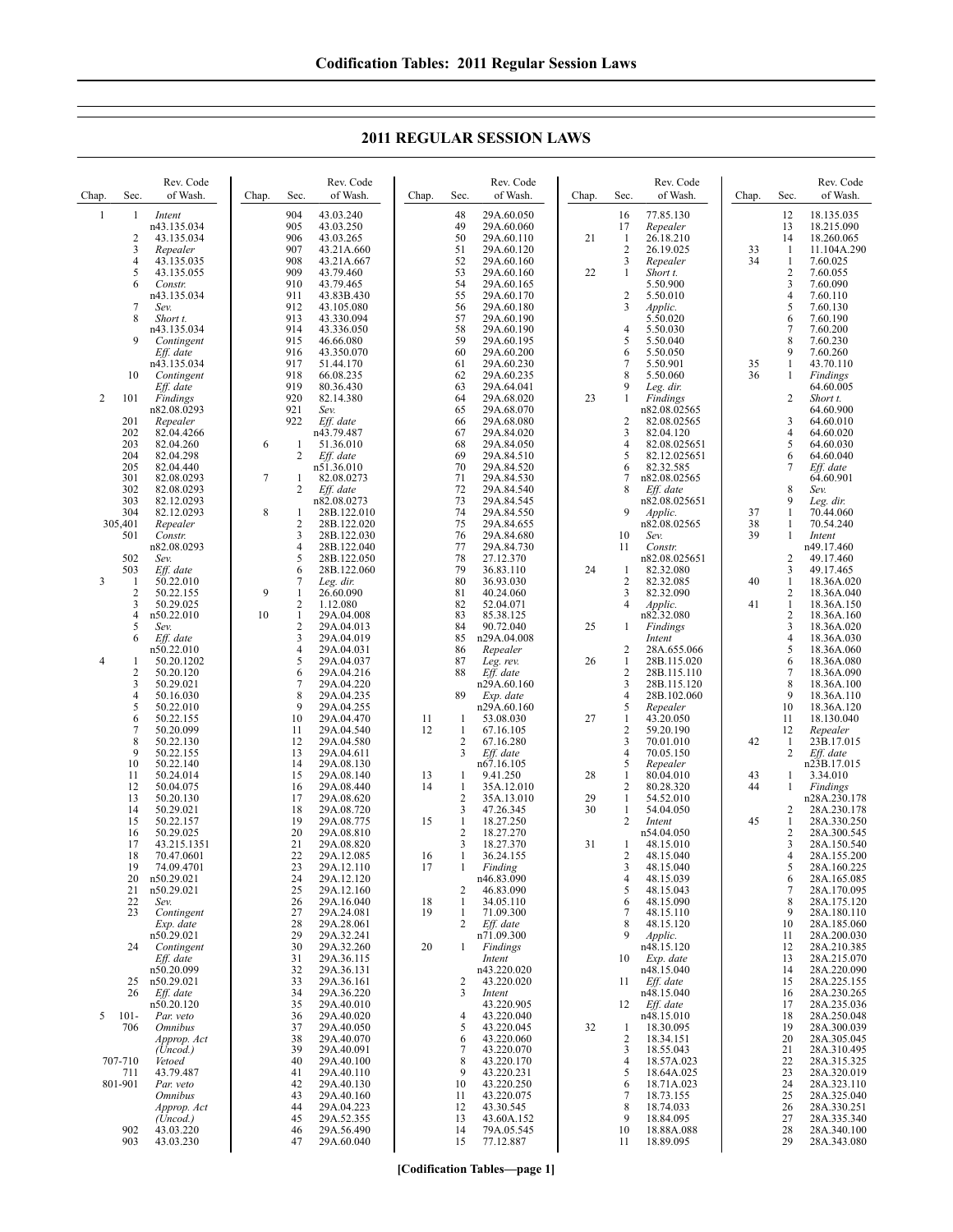| Chap.                      | Rev. Code<br>of Wash.<br>Sec.                                                                                                                                                      | Rev. Code<br>of Wash.<br>Chap.<br>Sec.                                                                                                                                             | Rev. Code<br>of Wash.<br>Chap.<br>Sec.                                                                                                                    | Rev. Code<br>of Wash.<br>Chap.<br>Sec.                                                                                                               | Rev. Code<br>of Wash.<br>Sec.<br>Chap.                                                                                                |
|----------------------------|------------------------------------------------------------------------------------------------------------------------------------------------------------------------------------|------------------------------------------------------------------------------------------------------------------------------------------------------------------------------------|-----------------------------------------------------------------------------------------------------------------------------------------------------------|------------------------------------------------------------------------------------------------------------------------------------------------------|---------------------------------------------------------------------------------------------------------------------------------------|
|                            | 30<br>28A.400.005<br>28A.405.005<br>31<br>32<br>28A.410.310<br>33<br>28A.415.390<br>34<br>28A.500.060<br>35<br>28A.505.230<br>36<br>28A.510.010                                    | 5<br>18.25.210<br>18.32.765<br>6<br>7<br>18.71.430<br>8<br>18.79.390<br>9<br>19.09.020<br>10<br>19.34.240<br>11<br>28B.15.610                                                      | 201<br>62A.9A-307<br>202<br>62A.9A-311<br>203<br>62A.9A-316<br>204<br>62A.9A-317<br>205<br>62A.9A-326<br>301<br>62A.9A-406<br>302<br>62A.9A-408           | 4.24.770<br>3<br>4<br>Applic.<br>n4.92.180<br>83<br>90.90.010<br>1<br>$\overline{\mathbf{c}}$<br>90.90.090<br>3<br>90.90.100<br>4<br>90.90.020       | 26<br>35.23.440<br>27<br>43.06.240<br>28<br>43.22.290<br>29<br>43.63A.485<br>30<br>46.12.640<br>31<br>46.16A.030<br>32<br>46.19.010   |
|                            | 37<br>28A.515.010<br>38<br>28A.520.030<br>39<br>28A.525.095<br>40<br>28A.527.100<br>41<br>28A.530.090<br>42<br>28A.535.090                                                         | 12<br>28B.133.030<br>13<br>29A.32.031<br>14<br>29A.84.250<br>15<br>35.02.130<br>16<br>35.21.759<br>17<br>36.70A.200                                                                | 401<br>62A.9A-503<br>402<br>62A.9A-507<br>403<br>62A.9A-515<br>404<br>62A.9A-516<br>405<br>62A.9A-518<br>406<br>62A.9A-521                                | 5<br>90.90.110<br>6<br>90.90.040<br>7<br>43.84.092<br>8<br>Temporary<br>84<br>84.40.038<br>1<br>$\overline{2}$<br>Applic.                            | 33<br>46.37.650<br>34<br>46.61.500<br>35<br>46.61.5055<br>36<br>46.70.021<br>37<br>48.01.080<br>38<br>48.31.105                       |
|                            | 43<br>28A.540.120<br>44<br>28A.545.130<br>45<br>28A.600.006<br>46<br>28A.620.030<br>47<br>28A.623.005<br>48<br>28A.625.005                                                         | 18<br>40.14.070<br>19<br>42.17A.005<br>20<br>42.17A.110<br>21<br>42.17A.125<br>22<br>42.17A.225<br>23<br>42.17A.235                                                                | 501<br>62A.9A-607<br>601<br>Applic.<br>n62A.9A-102<br>602<br>62A.9A-803<br>603<br>62A.9A-804<br>604<br>62A.9A-805                                         | n84.40.038<br>85<br>35.43.040<br>1<br>86<br>1<br>18.19.020<br>87<br>1<br>9.94A.535<br>$\overline{c}$<br>9.94A.030<br>88<br>$\mathbf{1}$<br>18.59.020 | 39<br>48.36A.360<br>40<br>49.17.190<br>41<br>49.24.060<br>42<br>49.44.010<br>43<br>50.36.010<br>44<br>50.36.020                       |
| 46<br>47                   | 49<br>28A.630.002<br>50<br>28A.655.006<br>51<br>n28A.330.250<br>$\mathbf{1}$<br>10.37.015<br>1<br>4.28.080<br>$\sqrt{2}$<br>48.02.150                                              | 24<br>42.17A.255<br>25<br>42.17A.415<br>26<br>42.17A.770<br>27<br>42.36.040<br>28<br>42.52.010<br>29<br>42.52.150                                                                  | 605<br>62A.9A-806<br>606<br>62A.9A-807<br>607<br>62A.9A-808<br>608<br>62A.9A-809<br>701<br>62A.2A-103<br>702<br>43.340.050                                | 2<br>18.59.160<br>3<br>18.59.170<br>4<br>n18.59.170<br>89<br>1<br>Findings<br>18.320.005<br>$\overline{c}$<br>18.320.010                             | 45<br>63.29.340<br>46<br>66.44.120<br>47<br>66.44.180<br>48<br>68.50.050<br>49<br>70.94.430<br>50<br>70.95J.060                       |
|                            | 3<br>48.02.190<br>4<br>48.03.060<br>5<br>48.05.200<br>48.05.215<br>6<br>7<br>48.10.170<br>8<br>48.14.0201<br>9<br>48.15.150                                                        | 30<br>42.52.180<br>31<br>42.52.185<br>32<br>42.52.380<br>33<br>42.52.560<br>34<br>43.03.305<br>35<br>43.17.320<br>36<br>43.52A.030                                                 | 703<br>60.56.015<br>704<br>60.11.040<br>705<br>62A.2A-310<br>706<br>62A.8-103<br>707<br>62A.9A-209<br>708<br>62A.9A-309<br>709<br>62A.9A-310              | 3<br>18.320.020<br>4<br>10.77.010<br>5<br>13.34.260<br>6<br>26.09.191<br>$\overline{7}$<br>26.10.160<br>8<br>28A.170.080<br>9<br>70.96A.037          | 51<br>70.105.090<br>52<br>70.138.070<br>53<br>74.08.331<br>54<br>74.09.270<br>55<br>76.09.190<br>56<br>76.48.151<br>57<br>82.36.400   |
|                            | 10<br>48.17.380<br>11<br>48.36A.350<br>12<br>48.85.030<br>13<br>48.94.010<br>14<br>48.102.011<br>15<br>48.102.021                                                                  | 37<br>43.60A.175<br>38<br>43.105.260<br>39<br>43.105.310<br>40<br>43.167.020<br>41<br>44.05.020<br>42<br>44.05.080                                                                 | 710<br>62A.9A-313<br>711<br>62A.9A-320<br>712<br>62A.9A-328<br>713<br>62A.9A-335<br>714<br>62A.9A-337<br>715<br>62A.9A-338                                | 10<br>70.96B.010<br>11<br>70.97.010<br>12<br>70.126.020<br>70.127.010<br>13<br>14<br>71.05.020<br>15<br>71.32.020                                    | 58<br>88.08.050<br>59<br>88.46.080<br>60<br>90.46.260<br>61<br>90.48.140<br>97<br>39.34.215<br>-1<br>98<br>19.330.010<br>1            |
| 48<br>49                   | 16<br>48.110.030<br>17<br>48.110.055<br>18<br>48.155.020<br>19<br>Repealer<br>$\mathbf{1}$<br>64.34.425<br>$\mathbf{1}$<br>43.101.419                                              | 43<br>44.05.110<br>44<br>46.20.075<br>45<br>47.06B.020<br>46<br>50.38.015<br>47<br>68.52.220<br>48<br>79A.25.830                                                                   | 716<br>62A.9A-405<br>717<br>62A.9A-505<br>718<br>62A.9A-506<br>719<br>62A.9A-508<br>720<br>62A.9A-510<br>721<br>62A.9A-520                                | 16<br>71.34.020<br>17<br>74.13.029<br>18<br>74.34.020<br>19<br>74.42.010<br>20<br>Leg. dir.<br>21<br>Eff. date                                       | 2<br>19.330.020<br>3<br>19.330.030<br>$\overline{4}$<br>19.330.040<br>5<br>19.330.050<br>6<br>19.330.060<br>7<br>19.330.070           |
| 50<br>51<br>52<br>53<br>54 | $\mathbf{1}$<br>87.03.136<br>1<br>47.68.090<br>$\mathbf{1}$<br>30.08.025<br>$\mathbf{1}$<br>4.24.210<br>$\mathbf{1}$<br>15.89.020<br>$\overline{2}$<br>15.89.040<br>3<br>15.89.050 | 49<br>82.08.02525<br>50<br>82.12.02525<br>51<br>47.06B.901<br>52<br>Contingent<br>Exp. date<br>n79A.25.830<br>Eff. date<br>53                                                      | 722<br>62A.9A-601<br>723<br>62A.9A-602<br>724<br>62A.9A-611<br>725<br>62A.9A-621<br>726<br>62A.9A-625<br>727<br>62A.9A-628<br>801<br>1.08.015             | n18.320.005<br>90<br>1<br>57.08.016<br>91<br>1<br>49.17.140<br>92<br>39.12.110<br>1<br>93<br>Finding<br>1<br>Intent<br>n18.44.425                    | 8<br>19.330.080<br>9<br>19.330.090<br>10<br>19.330.100<br>11<br>Sev.<br>12<br>Leg. dir.<br>99<br>39.35D.030<br>1<br>2<br>39.35D.040   |
| 55                         | $\overline{4}$<br>15.89.100<br>5<br>15.89.110<br>$\mathbf{1}$<br>82.04.750<br>$\overline{2}$<br>82.08.9995<br>3<br>82.12.9995<br>$\overline{4}$<br>Eff. date                       | 42.17A.919<br>61<br>$\mathbf{1}$<br>68.50.105<br>2<br>74.13.640<br>62<br>1<br>Uncod.<br>$\overline{c}$<br>66.24.170<br>3<br>66.24.244                                              | 802<br>Uncod.<br>803<br>Eff. date<br>n62A.9A-102<br>75<br>Findings<br>1<br>n28A.655.095<br>2<br>28A.655.095                                               | 2<br>18.44.425<br>3<br>19.100.243<br>4<br>19.110.143<br>5<br>19.146.233<br>6<br>19.230.133<br>7<br>21.20.377                                         | $\mathbf{1}$<br>100<br>72.09.100<br>2<br>Eff. date<br>n72.09.100<br>101<br>84.34.020<br>1<br>2<br>84.33.035<br>3<br>84.33.078         |
| 56<br>57<br>58             | n82.08.9995<br>79A.35.130<br>-1<br>19.16.250<br>$\mathbf{1}$<br>2<br>19.16.500<br>1<br>Findings<br>Intent                                                                          | 66.28.040<br>4<br>5<br>Exp. date<br>n66.24.170<br>42.52.8022<br>63<br>1<br>64<br>1<br>9A.46.020<br>$\overline{2}$<br>40.24.030                                                     | 76<br>70.230.010<br>1<br>$\overline{c}$<br>70.230.040<br>70.230.190<br>3<br>$\overline{4}$<br>Eff. date<br>n70.230.010<br>77<br>Findings<br>1             | 8<br>21.30.107<br>9<br>31.04.143<br>31.45.103<br>10<br>94<br>10.77.152<br>-1<br>95<br>70.44.460<br>1<br>96<br>1<br>Findings                          | 82.04.333<br>4<br>102<br>1<br>70.119A.110<br>103<br>15.26.120<br>1<br>2<br>15.30.200<br>3<br>90.64.030<br>$\overline{4}$<br>15.48.280 |
|                            | n61.24.005<br>2<br>Short t.<br>n61.24.005<br>61.24.005<br>3<br>$\overline{4}$<br>61.24.030<br>5<br>61.24.031<br>61.24.160<br>6                                                     | 3,4<br>Vetoed<br>46.55.130<br>65<br>$\mathbf{1}$<br>66<br>1<br>Finding<br>Intent<br>n66.28.295<br>66.28.295<br>2<br>3<br>66.28.310                                                 | Intent<br>n28A.230.130<br>28A.230.130<br>2<br>28B.10.053<br>3<br>4<br>28B.76.235<br>5<br>Short t.<br>n28A.230.130                                         | Intent<br>n9A.20.021<br>2<br>3.50.440<br>7.21.040<br>3<br>9.16.010<br>4<br>5<br>9.16.020<br>6<br>9.45.070                                            | 5<br>15.60.065<br>6<br>15.60.085<br>7<br>15.60.095<br>8<br>15.65.375<br>9<br>15.66.245<br>10<br>15.76.115<br>16.24.120<br>11          |
|                            | 7<br>61.24.163<br>8<br>61.24.165<br>9<br>61.24.166<br>10<br>61.24.169<br>11<br>61.24.172<br>61.24.174<br>12                                                                        | 67<br>$\mathbf{1}$<br>16.52.320<br>2<br>4.24.320<br>3<br>16.52.011<br>$\mathbf{1}$<br>41.37.010<br>68<br>2<br>Retro. applic.<br>n41.37.010                                         | 78<br>43.215.010<br>1<br>79<br>38.56.010<br>1<br>$\overline{c}$<br>38.56.020<br>3<br>38.56.030<br>38.56.040<br>4<br>5<br>38.56.050                        | 7<br>9.46.198<br>8<br>9.68.060<br>9<br>9.82.030<br>9.92.020<br>10<br>11<br>9.94A.190<br>9A.20.020<br>12                                              | 12<br>17.21.150<br>13<br>17.26.020<br>14<br>15.65.280<br>15<br>15.66.140<br>16<br>15.89.070<br>15.115.140<br>17                       |
|                            | 13<br>61.24.177<br>61.24.135<br>14<br>15<br>82.45.030<br>61.24.033<br>16<br>17<br>Uncod.<br>18<br>Sev.                                                                             | 69<br>Repealer<br>1<br>18.135.130<br>70<br>$\mathbf{1}$<br>$\overline{2}$<br>Uncod.<br>71<br>18.64A.020<br>$\mathbf{1}$<br>72<br>90.44.510<br>1<br>73<br>15.54.270<br>$\mathbf{1}$ | 38.56.060<br>6<br>38.56.070<br>7<br>8<br>38.56.080<br>9<br>38.52.040<br>10<br>Sev.<br>11<br>Leg. dir.                                                     | 9A.20.021<br>13<br>10.88.300<br>14<br>14.20.020<br>15<br>15.80.640<br>16<br>19.25.020<br>17<br>19.25.030<br>18                                       | 18<br>15.65.243<br>19<br>15.65.510<br>20<br>15.65.550<br>21<br>15.66.113<br>22<br>20.01.205<br>23<br>15.65.020<br>24                  |
| 59<br>60                   | 19<br>Eff. date<br>n61.24.172<br>35.63.030<br>-1<br>-1<br>15.65.280<br>$\sqrt{2}$<br>15.66.140<br>3<br>15.89.070<br>15.115.140<br>4                                                | 2<br>15.54.500<br>3<br>15.54.470<br>$\overline{4}$<br>Vetoed<br>5<br>Eff. date<br>n15.54.270<br>74<br>101<br>62A.9A-102<br>102<br>62A.9A-105                                       | 80<br>$\mathbf{1}$<br>41.34.130<br>2<br>41.34.060<br>3<br>41.34.140<br>48.21.010<br>81<br>1<br>82<br>$\mathbf{1}$<br>Intent<br>n4.92.180<br>4.92.180<br>2 | 19<br>19.25.040<br>20<br>19.112.060<br>21<br>19.182.130<br>22<br>19.182.140<br>23<br>28C.10.140<br>24<br>35.20.030<br>35.22.280<br>25                | 15.65.033<br>25<br>15.66.010<br>26<br>15.66.017<br>27<br>15.24.900<br>28<br>15.28.015<br>29<br>15.44.015<br>30<br>15.88.025           |

**[Codification Tables—page 2]**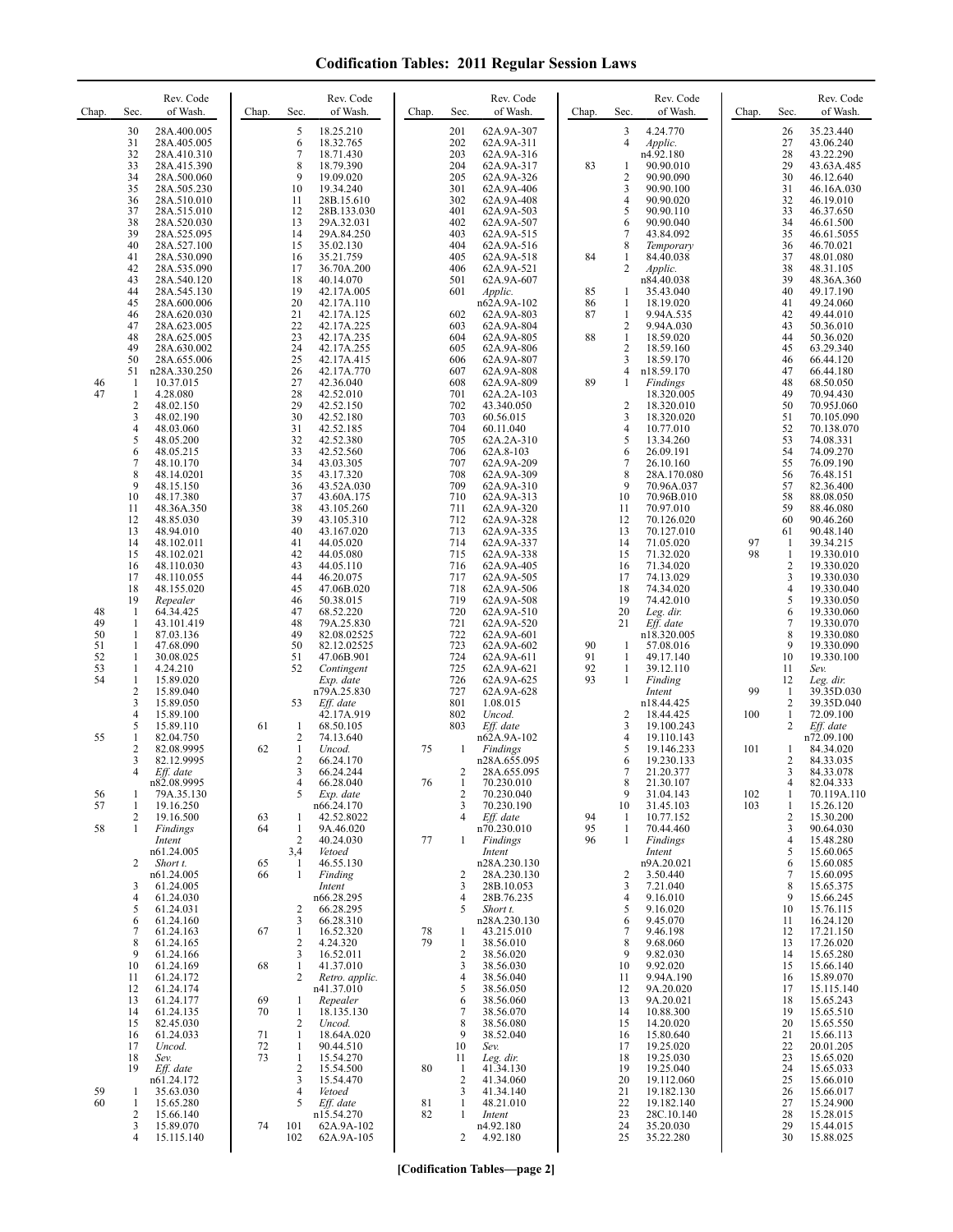| Chap.                    | Sec.                                                    | Rev. Code<br>of Wash.                                                        | Chap.                    | Sec.                                                                             | Rev. Code<br>of Wash.                                                     | Chap.      | Sec.                                            | Rev. Code<br>of Wash.                                                       | Chap.      | Sec.                                                            | Rev. Code<br>of Wash.                                                       | Chap. | Sec.                             | Rev. Code<br>of Wash.                                                      |
|--------------------------|---------------------------------------------------------|------------------------------------------------------------------------------|--------------------------|----------------------------------------------------------------------------------|---------------------------------------------------------------------------|------------|-------------------------------------------------|-----------------------------------------------------------------------------|------------|-----------------------------------------------------------------|-----------------------------------------------------------------------------|-------|----------------------------------|----------------------------------------------------------------------------|
|                          | 31<br>32<br>33<br>34<br>35                              | 15.89.025<br>15.92.010<br>15.115.020<br>16.67.035<br>15.58.030               |                          | 208<br>209<br>210<br>211<br>212                                                  | 66.28.042<br>66.28.043<br>66.28.155<br>66.28.190<br>66.24.240             | 141        | 2<br>3<br>$\mathbf{1}$<br>$\overline{c}$<br>3   | 43.132.020<br>28A.300.0401<br>52.26.020<br>52.26.040<br>52.26.080           |            | 9<br>10<br>11<br>12<br>13                                       | 35.63.161<br>35A.63.146<br>36.70.493<br>43.15.020<br>Repealer               |       | 22<br>23<br>24<br>25<br>26       | 46.04.692<br>46.04.705<br>46.09.320<br>46.09.400<br>46.09.420              |
|                          | 36<br>37<br>38<br>39<br>40                              | 17.15.030<br>17.21.100<br>19.94.015<br>20.01.010<br>20.01.475                |                          | 213<br>301<br>401<br>402<br>403                                                  | 66.20.010<br>66.24.310<br>66.24.400<br>66.24.450<br>66.24.590             | 142<br>143 | 4<br>1<br>$\mathbf{1}$<br>$\overline{c}$<br>3   | 84.52.044<br>46.25.050<br>74.31.005<br>74.31.020<br>74.31.030               | 159        | 1<br>$\overline{c}$<br>3<br>4                                   | Findings<br>n41.05.175<br>41.05.175<br>48.20.389<br>48.21.223               |       | 27<br>28<br>29<br>30<br>31       | 46.09.450<br>46.09.470<br>46.09.490<br>46.10.440<br>46.10.470              |
|                          | 41<br>42<br>43<br>44<br>45                              | 20.01.510<br>20.01.520<br>17.24.210<br>Repealer<br>Purpose                   | 120                      | 501<br>$\mathbf{1}$<br>$\sqrt{2}$<br>3<br>4                                      | Vetoed<br>Repealer<br>36.70A.340<br>43.84.092<br>46.68.090                | 144<br>145 | $\overline{4}$<br>5<br>6<br>1<br>$\mathbf{1}$   | 74.31.040<br>74.31.050<br>74.31.060<br>73.16.110<br>Findings                | 160        | 5<br>6<br>7<br>1                                                | 48.44.323<br>48.46.274<br>Temporary<br>Findings<br>n74.13.031               |       | 32<br>33<br>34<br>35<br>36       | 46.10.490<br>46.10.500<br>46.10.510<br>46.12.550<br>46.12.600              |
| 104<br>105               | 46<br>-1<br>1<br>2                                      | n15.26.120<br>Sev.<br>Temporary<br>43.235.020<br>43.235.030                  |                          | 5<br>6<br>7<br>8<br>9                                                            | 46.68.110<br>47.26.084<br>47.26.086<br>47.26.190<br>47.26.140             |            | $\overline{c}$<br>3<br>4                        | Intent<br>n42.17A.005<br>42.17A.005<br>42.17A.205<br>42.17A.245             | 161        | $\overline{c}$<br>1<br>$\overline{c}$<br>3<br>4                 | 74.13.031<br>47.76.280<br>47.76.290<br>47.76.255<br>Vetoed                  |       | 37<br>38<br>39<br>40<br>41       | 46.12.630<br>46.12.700<br>46.12.730<br>46.12.735<br>46.12.740              |
| 106                      | 3<br>1<br>2<br>3                                        | 43.235.800<br>Finding<br>n10.82.090<br>10.82.090<br>9.94A.760                |                          | 10<br>11<br>12<br>13<br>14                                                       | 47.26.423<br>47.26.425<br>47.26.4252<br>47.26.4254<br>Leg. rev.           |            | 5<br>6<br>7<br>8                                | 42.17A.442<br>42.17A.750<br>42.17A.755<br>Eff. date<br>n42.17A.005          | 162        | 1<br>$\overline{c}$<br>3<br>4<br>5                              | 19.16.250<br>6.15.010<br>6.15.020<br>48.18.430<br>6.27.140                  |       | 42<br>43<br>44<br>45<br>46       | 46.12.745<br>46.16A.030<br>46.16A.070<br>46.16A.080<br>46.16A.200          |
|                          | $\overline{4}$<br>5<br>6<br>7<br>8                      | 4.56.190<br>9.94A.7606<br>9.94A.7607<br>9.94A.7608<br>9.94A.7609             | 121                      | 1<br>$\overline{2}$<br>3<br>$\overline{4}$<br>5                                  | 46.04.363<br>46.61.705<br>46.16A.435<br>46.09.470<br>Eff. date            | 146        | 9<br>1<br>2                                     | Sev.<br>Findings<br>Intent<br>n28B.76.695<br>28B.76.695                     | 163        | 6<br>7<br>1<br>2                                                | 6.27.140<br>Eff. date<br>n6.27.140<br>82.04.4275<br>Applic.                 |       | 47<br>48<br>49<br>50<br>51       | 46.16A.210<br>46.16A.215<br>46.16A.405<br>46.16A.455<br>46.16A.510         |
| 107<br>108               | 1<br>1<br>2                                             | 72.09.730<br>Findings<br>Intent<br>n28B.10.118<br>28B.10.118                 | 122                      | 1<br>$\sqrt{2}$<br>3<br>$\overline{4}$                                           | n46.04.363<br>88.46.010<br>88.46.180<br>88.46.190<br>88.46.210            | 147        | $\mathbf{1}$<br>$\overline{c}$<br>3<br>4<br>5   | 77.65.530<br>77.70.510<br>77.65.210<br>77.65.220<br>77.70.005               | 164        | 1<br>$\overline{2}$<br>3                                        | n82.04.4275<br>Intent<br>n9A.56.010<br>9A.56.010<br>9A.56.370               |       | 52<br>53<br>54<br>55<br>56       | 46.16A.530<br>46.16A.540<br>46.16A.545<br>46.17.040<br>46.17.200           |
| 109<br>110<br>111        | 1<br>1<br>2<br>3<br>$\mathbf{1}$                        | 28B.50.090<br>36.22.178<br>36.22.179<br>36.22.1791<br>9A.40.100              |                          | 5<br>6<br>7<br>8<br>9                                                            | 88.46.220<br>88.46.060<br>88.46.230<br>88.46.100<br>90.48.366             | 148        | 6<br>1<br>$\overline{2}$<br>3<br>$\overline{4}$ | 77.65.540<br>71.05.020<br>71.05.153<br>10.31.110<br>71.24.035               | 165        | $\overline{4}$<br>5<br>$\mathbf{1}$<br>$\overline{\mathbf{c}}$  | 9A.56.380<br>9A.56.390<br>Intent<br>n9A.72.110<br>9A.72.110                 |       | 57<br>58<br>59<br>60<br>61       | 46.17.210<br>46.17.220<br>46.17.230<br>46.17.315<br>46.17.355              |
| 112                      | $\overline{c}$<br>$\mathfrak{Z}$<br>$\overline{4}$<br>1 | 9A.40.010<br>9.95.062<br>10.64.025<br>Findings<br>Intent                     | 123<br>124<br>125        | 10<br>11<br>-1<br>-1<br>1                                                        | 90.56.370<br>Uncod.<br>47.39.020<br>35.58.210<br>43.43.7541               | 149        | 5<br>6<br>7<br>1                                | 71.05.150<br>n71.05.020<br>Eff. date<br>n71.05.020<br>34.05.328             | 166<br>167 | 3<br>1<br>2<br>3<br>$\mathbf{1}$                                | 9A.72.120<br>9A.36.021<br>9A.04.110<br>9.94A.525<br>Short t.                |       | 62<br>63<br>64<br>65<br>66       | 46.17.400<br>46.18.010<br>46.18.020<br>46.18.050<br>46.18.060              |
|                          | 2<br>3<br>$\overline{4}$                                | n90.03.380<br>90.03.380<br>90.03.380<br>Exp. date<br>n90.03.380              | 126<br>127<br>128        | $\mathbf{1}$<br>$\overline{2}$<br>$\mathbf{1}$<br>$\overline{2}$<br>$\mathbf{1}$ | 17.10.080<br>17.10.090<br>81.104.100<br>81.104.110<br>48.43.081           | 150        | $\overline{c}$<br>3<br>4<br>1                   | 43.42.010<br>Repealer<br>Eff. date<br>n43.42.010<br>Findings                |            | 2<br>3                                                          | n46.55.360<br>Findings<br>Intent<br>46.55.350<br>46.55.360                  |       | 67<br>68<br>69<br>70<br>71       | 46.18.110<br>46.18.130<br>46.18.200<br>46.18.220<br>46.18.255              |
| 113                      | 5<br>1                                                  | Eff. date<br>n90.03.380<br>Finding<br>n11.108.090                            | 129                      | $\mathbf{1}$<br>$\overline{2}$<br>3                                              | 43.320.140<br>36.22.181<br>Eff. date<br>n43.320.140                       | 151        | 2<br>3<br>1                                     | n28B.115.150<br>28B.115.150<br>28B.115.155<br>13.32A.082                    |            | 4<br>5<br>6<br>7<br>8                                           | 46.55.370<br>46.55.113<br>46.55.113<br>Leg. dir.                            |       | 72<br>73<br>74<br>75             | 46.18.285<br>46.18.295<br>46.19.050<br>46.19.060                           |
|                          | 2<br>3<br>4<br>5                                        | 11.108.090<br>11.86.031<br>Retro. applic.<br>n11.108.090<br>Applic.          | 130<br>131               | 1<br>$\mathbf{1}$<br>$\overline{2}$<br>3                                         | 35.79.030<br>82.32.210<br>82.32.212<br>Eff. date<br>n82.32.212            |            | 2<br>3<br>4<br>5                                | Eff. date<br>n13.32A.082<br>18.51.070<br>28B.67.020<br>35.21.217            | 168        | 9<br>1                                                          | Eff. date<br>n46.55.113<br>Exp. date<br>n46.55.113<br>59.20.134             |       | 76<br>77<br>78<br>79<br>80       | 46.30.020<br>46.32.080<br>46.32.120<br>46.37.010<br>46.61.582              |
| 114                      | 6<br>7                                                  | Constr.<br>n11.108.090<br>Sev.<br>Eff. date<br>n11.108.090                   | 132                      | 1<br>2<br>3<br>4<br>5                                                            | 59.18.030<br>59.18.060<br>3.66.100<br>59.18.063<br>59.18.100<br>59.18.065 | 152<br>153 | 6<br>7<br>1<br>$\mathbf{1}$<br>2                | 46.61.350<br>39.94.040<br>53.12.260<br>46.25.060<br>Eff. date               | 169<br>170 | 1<br>$\overline{c}$<br>3<br>4<br>$\mathbf{1}$<br>$\overline{c}$ | 88.02.640<br>43.21A.667<br>43.43.400<br>77.12.879<br>74.34.020<br>74.34.067 |       | 81<br>82<br>83<br>84<br>85<br>86 | 46.61.710<br>46.61.723<br>46.61.725<br>46.68.020<br>46.68.030<br>46.68.380 |
|                          | 1<br>$\overline{2}$<br>3<br>4<br>5                      | 46.04.572<br>46.12.711<br>46.04.161<br>46.12.691<br>46.16A.445<br>46.16A.060 |                          | 6<br>7<br>8<br>9<br>10<br>11                                                     | 59.18.110<br>59.18.130<br>59.18.150<br>59.18.180<br>59.18.230             | 154        | $\mathbf{1}$<br>2<br>3<br>4                     | n46.25.060<br>Findings<br>n79A.25.310<br>79A.25.310<br>79A.25.370<br>Uncod. | 171        | 3<br>4<br>1<br>$\overline{c}$                                   | 74.34.305<br>Repealer<br>Intent<br>n4.24.210<br>4.24.210                    |       | 87<br>88<br>89<br>90<br>91       | 46.68.420<br>46.68.425<br>46.68.455<br>46.70.027<br>46.70.101              |
|                          | 6<br>7<br>8<br>9<br>10<br>11                            | 46.12.560<br>46.37.5185<br>46.37.518<br>Repealer<br>Eff. date                |                          | 12<br>13<br>14<br>15<br>16                                                       | 59.18.253<br>59.18.260<br>59.18.270<br>59.18.285<br>59.18.310             | 155<br>156 | 1<br>$\mathbf{1}$                               | 35.104.040<br>Purpose<br>Finding<br>Intent<br>n1.08.080                     |            | 3<br>4<br>5<br>6<br>7                                           | 7.68.035<br>18.27.100<br>19.116.020<br>19.118.170<br>43.21A.667             |       | 92<br>93<br>94<br>95<br>96       | 46.71.011<br>46.71.080<br>46.85.100<br>46.87.010<br>46.87.023              |
| 115<br>116<br>117<br>118 | 1<br>1<br>1<br>1                                        | n46.04.572<br>46.44.0915<br>63.29.020<br>90.03.397<br>28B.50.1401            | 133                      | 17<br>18<br>19<br>20<br>$\mathbf{1}$                                             | 59.18.312<br>59.18.380<br>59.18.390<br>59.18.410<br>77.15.410             |            | 2<br>3<br>$\overline{4}$<br>5<br>6              | 1.08.070<br>1.08.080<br>34.05.210<br>40.04.031<br>44.20.050                 |            | 8<br>9<br>10<br>11<br>12                                        | 43.43.400<br>43.121.100<br>46.01.040<br>46.01.140<br>46.04.1945             |       | 97<br>98<br>99<br>100<br>101     | 46.87.080<br>46.87.140<br>46.87.230<br>46.87.294<br>46.87.296              |
| 119                      | 2<br>101<br>201<br>202<br>203                           | 28B.45.0201<br>66.28.310<br>Repealer<br>66.28.290<br>66.24.360               | 134<br>135<br>136<br>137 | $\mathbf{1}$<br>1,2<br>1<br>$\mathbf{1}$                                         | 9.46.295<br>Temporary<br>28B.35.202<br>Findings<br>n26.50.130             | 157<br>158 | 1<br>$\mathbf{1}$<br>$\sqrt{2}$<br>3<br>4       | 18.130.057<br>59.22.010<br>59.22.050<br>43.22A.100<br>46.17.150             |            | 13<br>14<br>15<br>16<br>17                                      | 46.04.1951<br>46.04.249<br>46.04.265<br>46.04.3815<br>46.04.429             |       | 102<br>103<br>104<br>105<br>106  | 46.93.020<br>47.01.440<br>48.110.020<br>50.40.071<br>64.44.050             |
|                          | 204<br>205<br>206<br>207                                | 66.24.371<br>66.24.570<br>66.24.580<br>66.28.040                             | 138<br>139<br>140        | 2<br>$\mathbf{1}$<br>$\mathbf{1}$<br>$\mathbf{1}$                                | 26.50.130<br>18.71.051<br>35.21.766<br>43.88A.020                         |            | 5<br>6<br>7<br>8                                | 59.20.300<br>59.22.020<br>59.21.050<br>n43.22A.100                          |            | 18<br>19<br>20<br>21                                            | 46.04.62260<br>46.04.670<br>46.04.671<br>46.04.691                          |       | 107<br>108<br>109<br>110         | 70.107.030<br>70.120.010<br>70.120.160<br>70.120.170                       |

**[Codification Tables—page 3]**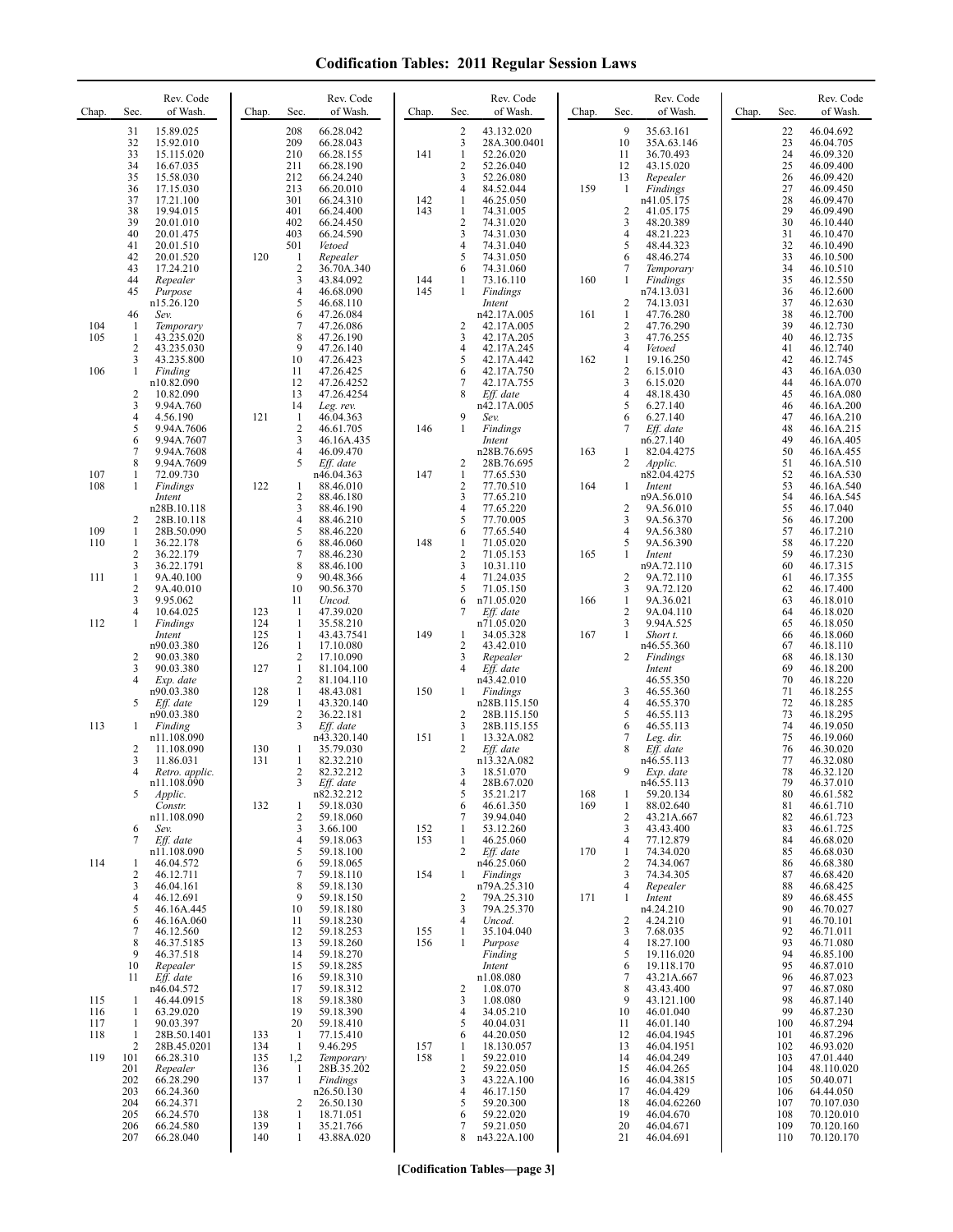| Chap.             | Rev. Code<br>Sec.<br>of Wash.                                                                                                                                                                                                                       | Rev. Code<br>Sec.<br>of Wash.<br>Chap.                                                                                                                                                                                                 | Chap.             | Rev. Code<br>Sec.<br>of Wash.                                                                                                                                                                                                      | Sec.<br>Chap.                                                                                            | Rev. Code<br>of Wash.                                                                                                                             | Chap.             | Rev. Code<br>Sec.<br>of Wash.                                                                                                                                                                                                         |
|-------------------|-----------------------------------------------------------------------------------------------------------------------------------------------------------------------------------------------------------------------------------------------------|----------------------------------------------------------------------------------------------------------------------------------------------------------------------------------------------------------------------------------------|-------------------|------------------------------------------------------------------------------------------------------------------------------------------------------------------------------------------------------------------------------------|----------------------------------------------------------------------------------------------------------|---------------------------------------------------------------------------------------------------------------------------------------------------|-------------------|---------------------------------------------------------------------------------------------------------------------------------------------------------------------------------------------------------------------------------------|
|                   | 111<br>70.285.020<br>112<br>77.12.170<br>113<br>77.12.879<br>114<br>79A.05.020<br>115<br>79A.05.065<br>79A.05.225<br>116<br>117<br>79A.60.510<br>118<br>79A.60.630<br>119<br>79A.60.670<br>82.08.020<br>120<br>121<br>82.12.800<br>122<br>82.12.801 | 107<br>80.80.110<br>108<br>80.80.120<br>109<br>80.50.100<br>201<br>80.82.010<br>202<br>80.82.020<br>203<br>Leg. dir.<br>301<br>43.160.076<br>302<br>43.155.140<br>303<br>Finding<br>80.04.560<br>304<br>80.04.570<br>305<br>19.280.030 |                   | 12<br>48.13.111<br>13<br>48.13.121<br>14<br>48.13.131<br>15<br>48.13.141<br>16<br>48.13.151<br>17<br>48.13.161<br>18<br>48.13.171<br>19<br>Vetoed<br>20<br>48.13.350<br>21<br>42.56.400<br>22<br>Repealer<br>23<br>Leg. dir.<br>24 | 22<br>23<br>24<br>25<br>26<br>27<br>28<br>29<br>30<br>200<br>-1<br>$\overline{2}$<br>3<br>$\overline{4}$ | 19.09.279<br>19.09.305<br>19.09.315<br>19.09.340<br>19.09.355<br>19.09.400<br>19.09.430<br>Repealer<br>Sev.<br>52.12.160<br>4.24.780<br>64.06.015 |                   | 18<br>80.28.090<br>19<br>80.28.100<br>20<br>80.28.110<br>21<br>80.28.120<br>22<br>80.28.130<br>23<br>80.28.185<br>24<br>80.28.240<br>25<br>80.28.270<br>26<br>80.28.275<br>27<br>7.60.025<br>28<br>36.94.110<br>29<br>Temporary<br>30 |
|                   | 123<br>82.14.430<br>124<br>82.50.250<br>125<br>82.80.100<br>126<br>84.36.080<br>127<br>88.02.530<br>128<br>88.02.560<br>129<br>88.02.560                                                                                                            | 306<br>80.70.080<br>307<br>Sev.<br>181<br>101<br>Vetoed<br>102<br>69.51A.005<br>103<br>69.51A.020<br>201<br>Vetoed<br>301<br>69.51A.030                                                                                                | 189               | Eff. date<br>48.13.900<br>$\mathbf{1}$<br>64.34.020<br>$\sqrt{2}$<br>64.34.308<br>3<br>64.34.380<br>4<br>64.34.382<br>5<br>64.34.384                                                                                               | 201<br>1<br>202<br>$\mathbf{1}$<br>2<br>203<br>$\mathbf{1}$                                              | 64.06.020<br>47.17.745<br>Finding<br>Intent<br>n28A.300.550<br>28A.300.550<br>28A.230.122                                                         | 215               | n80.04.010<br>31<br>Sev.<br>32<br>Eff. date<br>n80.04.010<br>24.60.005<br>1<br>$\overline{c}$<br>24.60.020<br>3<br>24.60.030                                                                                                          |
|                   | 130<br>88.02.590<br>131<br>88.02.595<br>132<br>88.02.610<br>133<br>88.02.620<br>134<br>88.02.640<br>135<br>88.02.650<br>136<br>Uncod.                                                                                                               | 401<br>69.51A.040<br>402<br>69.51A.043<br>403<br>69.51A.085<br>404<br>69.51A.100<br>405<br>69.51A.045<br>406<br>69.51A.047<br>407<br>Vetoed                                                                                            |                   | 64.34.010<br>6<br>$\overline{7}$<br>64.38.010<br>8<br>64.38.025<br>9<br>64.38.065<br>10<br>64.38.070<br>11<br>64.38.075<br>12<br>64.38.080                                                                                         | $\overline{2}$<br>3<br>204<br>$\mathbf{1}$<br>$\overline{2}$<br>3                                        | 28A.230.090<br>28A.230.170<br>16.36.025<br>29A.04.255<br>16.36.150<br>Vetoed<br>16.36.160                                                         |                   | $\overline{4}$<br>24.60.040<br>5<br>24.60.050<br>6<br>24.60.060<br>$\tau$<br>24.60.070<br>8<br>24.60.080<br>9<br>24.60.010<br>10<br>Vetoed                                                                                            |
|                   | 137<br>Repealer<br>138<br>Leg. rev.<br>139<br>Leg. rev.<br>Exp. date<br>140<br>n88.02.560<br>141<br>Eff. date<br>n88.02.560                                                                                                                         | 408<br>69.51A.110<br>409<br>69.51A.120<br>410-412<br>Vetoed<br>413<br>69.51A.025<br>501<br>69.51A.060<br>601-902<br>Vetoed<br>1001<br>69.51A.200                                                                                       | 190               | 13<br>64.38.085<br>64.38.090<br>14<br>15<br>Eff. date<br>n64.38.065<br>Findings<br>1<br>51.12.180<br>$\overline{2}$<br>51.12.183                                                                                                   | 4<br>5<br>6<br>$\overline{7}$<br>$\,$ 8 $\,$                                                             | 29A.40.091<br>16.58.100<br>29A.40.110<br>Vetoed<br>16.36.005<br>43.23.230<br>16.36.040                                                            | 216               | 11<br>Sev.<br>Leg. dir.<br>12<br>1<br>Findings<br>79.155.010<br>2<br>79.155.020<br>3<br>79.155.030<br>4<br>79.155.040                                                                                                                 |
| 172               | 142<br>Eff. date<br>n4.24.210<br>16.52.011<br>-1<br>$\overline{c}$<br>16.52.015<br>3<br>16.52.085<br>$\overline{4}$<br>16.52.200<br>5<br>16.52.207                                                                                                  | 1002<br>28B.20.502<br>1101<br>69.51A.130<br>1102<br>69.51A.140<br>1103<br>69.51A.903<br>1104<br>Vetoed<br>1105<br>69.51A.055<br>1106<br>69.51A.900                                                                                     |                   | 3<br>51.16.240<br>51.12.185<br>4<br>5<br>46.72.073<br>46.72A.053<br>6<br>7<br>81.72.230<br>81.72.240<br>8<br>9<br>Eff. date                                                                                                        | 9<br>10<br>11<br>12<br>13<br>14<br>15                                                                    | 16.36.050<br>16.36.060<br>16.36.113<br>16.36.140<br>16.57.160<br>16.57.440<br>16.57.360                                                           |                   | 5<br>79.155.050<br>6<br>79.155.060<br>$\tau$<br>79.155.070<br>8<br>79.155.080<br>9<br>79.155.090<br>10<br>79.155.100<br>11<br>79.155.110                                                                                              |
| 173<br>174        | 42.56.230<br>1<br>101<br>82.04.290<br>102<br>82.04.645<br>103<br>82.08.0297<br>104<br>82.12.0297<br>105<br>84.36.381<br>106<br>84.36.385                                                                                                            | 1201-1203<br>Vetoed<br>1204<br>Repealer<br>1205<br>Leg. dir.<br>1206<br>Vetoed<br>182<br>29A.40.091<br>1<br>183<br>$\mathbf{1}$<br>19.09.085<br>$\overline{2}$<br>19.34.231                                                            | 191<br>192<br>193 | n51.12.185<br>31.04.025<br>1<br>$\overline{\mathbf{c}}$<br>31.04.027<br>$\mathbf{1}$<br>Temporary<br>$\overline{\mathbf{c}}$<br>Contingency<br>$\mathbf{1}$<br>9.41.040<br>$\overline{2}$<br>9.41.047                              | 205<br>$\mathbf{1}$<br>$\overline{2}$<br>3<br>206<br>1<br>2,3                                            | 70.47.020<br>Intent<br>n70.47.020<br>$Eff.$ date<br>n70.47.020<br>9.94A.685<br>Vetoed                                                             |                   | 12<br>79.155.120<br>13<br>79.17.210<br>14<br>43.30.385<br>15<br>79.64.020<br>16<br>79.64.040<br>17<br>79.02.010<br>18<br>79.155.130                                                                                                   |
|                   | 107<br>82.14.049<br>201<br>35.102.150<br>202<br>82.04.050<br>203<br>82.04.460<br>204<br>82.08.806<br>205<br>82.08.820                                                                                                                               | 3<br>23B.01.500<br>$\overline{4}$<br>23B.01.510<br>5<br>24.03.400<br>6<br>24.06.445<br>7<br>24.12.051<br>184<br>79A.05.630<br>-1                                                                                                       | 194               | 3<br>36.23.030<br>$\mathbf{1}$<br>69.30.010<br>$\overline{2}$<br>69.30.020<br>3<br>69.30.030<br>69.30.050<br>4<br>69.30.060<br>5                                                                                                   | $\overline{4}$<br>207<br>1<br>$\overline{2}$<br>3<br>$\mathbf{1}$<br>208                                 | Eff. date<br>n9.94A.685<br>76.09.050<br>76.09.240<br>43.21C.037<br>28B.45.014                                                                     | 217<br>218        | 19<br>Leg. dir.<br>Findings<br>-1<br>n28B.10.924<br>2<br>Temporary<br>3<br>28B.10.924<br>$\mathbf{1}$<br>76.13.120                                                                                                                    |
|                   | 206<br>82.08.820<br>207<br>82.32.665<br>208<br>Uncod.<br>301<br>82.04.2909<br>302<br>82.04.4481<br>82.08.805<br>303<br>304<br>82.12.022                                                                                                             | 185<br>$\mathbf{1}$<br>Finding<br>n28A.300.2851<br>2<br>28A.300.2851<br>3<br>28A.300.288<br>4<br>Temporary<br>5<br>28A.230.095<br>6<br>Eff. date                                                                                       | 195               | 69.30.080<br>6<br>7<br>69.30.085<br>8<br>69.30.110<br>9<br>69.30.140<br>66.24.010<br>-1<br>66.24.410<br>2<br>3<br>66.04.010                                                                                                        | 209<br>1<br>$\overline{c}$<br>210<br>-1<br>$\overline{2}$<br>3                                           | Finding<br>Intent<br>n28A.410.046<br>28A.410.046<br>39.46.040<br>35.33.131<br>35.34.220                                                           | 219               | $\overline{c}$<br>76.13.140<br>3<br>76.13.160<br>4<br>76.13.170<br>5<br>76.13.180<br>6<br>Temporary<br>7<br>Vetoed<br>27.53.030<br>1                                                                                                  |
|                   | 305<br>82.12.805<br>306<br>82.32.590<br>401<br>82.32.117<br>402<br>Repealer<br>403<br>Uncod.<br>404<br>82.32.330                                                                                                                                    | n28A.230.095<br>186<br>n66.08.050<br>1<br>2<br>66.08.050<br>3<br>66.16.070<br>4<br>66.28.040<br>5<br>Exp. date                                                                                                                         | 196<br>197        | 66.24.371<br>4<br>66.24.244<br>5<br>66.24.240<br>6<br>18.104.020<br>1<br>1<br>46.83.070<br>$\sqrt{2}$<br>46.83.080                                                                                                                 | $\overline{4}$<br>5<br>6<br>211<br>-1<br>$\overline{2}$<br>3                                             | 35A.33.130<br>35A.34.220<br>n39.46.040<br>39.46.020<br>39.46.170<br>39.86.140                                                                     | 220<br>221<br>222 | 2<br>27.53.070<br>$\mathbf{1}$<br>4.24.430<br>9.41.060<br>1<br>$\overline{c}$<br>9.41.300<br>3<br>9.41.065<br>1<br>41.56.050                                                                                                          |
| 175<br>176<br>177 | 501<br>Eff. date<br>n82.08.820<br>502<br>Exp. date<br>n82.08.820<br>51.16.105<br>1<br>1<br>43.163.130<br>$\mathbf{1}$<br>Finding                                                                                                                    | n66.08.050<br>187<br>$\mathbf{1}$<br>Findings<br>Intent<br>n76.44.020<br>76.44.070<br>2<br>3<br>76.44.020<br>$\overline{4}$<br>76.44.030                                                                                               | 198<br>199        | $\mathbf{1}$<br>28B.10.029<br>$\sqrt{2}$<br>Vetoed<br>$\mathbf{1}$<br>19.09.010<br>$\overline{\mathbf{c}}$<br>19.09.020<br>19.09.081<br>3<br>19.09.062<br>4<br>5<br>19.09.065                                                      | 212<br>1<br>2<br>213<br>1<br>214<br>1                                                                    | Finding<br>n90.58.270<br>90.58.270<br>19.240.010<br>Findings<br>Purpose<br>n80.04.010                                                             | 223<br>224<br>225 | 2<br>41.56.140<br>18.108.040<br>1<br>2<br>18.108.045<br>46.37.470<br>1<br>1<br>46.18.200<br>2<br>46.17.220<br>3<br>46.68.420                                                                                                          |
| 178<br>179        | Purpose<br>n43.215.090<br>2<br>43.215.090<br>18.71.080<br>1<br>2<br>18.71A.020<br>1<br>82.04.294<br>2<br>82.16.110                                                                                                                                  | 5<br>76.44.050<br>6<br>76.44.080<br>7<br>76.44.090<br>188<br>1<br>Purpose<br>Applic.<br>48.13.005<br>48.13.009<br>2                                                                                                                    |                   | 19.09.068<br>6<br>7<br>19.09.071<br>8<br>19.09.075<br>19.09.541<br>9<br>10<br>19.09.079<br>19.09.191<br>11<br>12<br>19.09.085                                                                                                      | 2<br>3<br>$\overline{4}$<br>5<br>6<br>7<br>8                                                             | 80.04.010<br>80.28.330<br>80.04.580<br>80.28.340<br>80.28.350<br>80.04.110<br>80.04.160                                                           | 226<br>227        | 4<br>46.18.060<br>5<br>Eff. date<br>n46.18.200<br>54.16.405<br>1<br>$\overline{c}$<br>35.92.395<br>3<br>35A.80.060<br>$\mathbf{1}$<br>46.25.010                                                                                       |
| 180               | 82.16.120<br>3<br>101<br>Findings<br>Purpose<br>n80.80.010<br>102<br>80.80.010<br>80.80.040<br>103<br>104<br>80.80.060<br>105<br>80.80.070<br>106<br>80.80.100                                                                                      | 3<br>48.13.021<br>4<br>48.13.031<br>5<br>48.13.041<br>6<br>48.13.051<br>$\overline{7}$<br>48.13.061<br>8<br>48.13.071<br>9<br>48.13.081<br>10<br>48.13.091<br>11<br>48.13.101                                                          |                   | 19.09.097<br>13<br>14<br>19.09.100<br>19.09.200<br>15<br>19.09.210<br>16<br>19.09.230<br>17<br>19.09.271<br>18<br>19<br>19.09.275<br>19.09.276<br>20<br>21<br>19.09.277                                                            | 9<br>10<br>11<br>12<br>13<br>14<br>15<br>16<br>17                                                        | 80.04.250<br>80.04.500<br>80.28.010<br>80.28.020<br>80.28.030<br>80.28.040<br>80.28.050<br>80.28.060<br>80.28.080                                 | 228               | 2<br>46.25.080<br>3<br>46.25.075<br>$\overline{4}$<br>46.25.090<br>5<br>46.32.100<br>6<br>46.20.049<br>Eff. date<br>7<br>n46.25.075<br>18.51.560<br>1<br>2<br>74.42.010                                                               |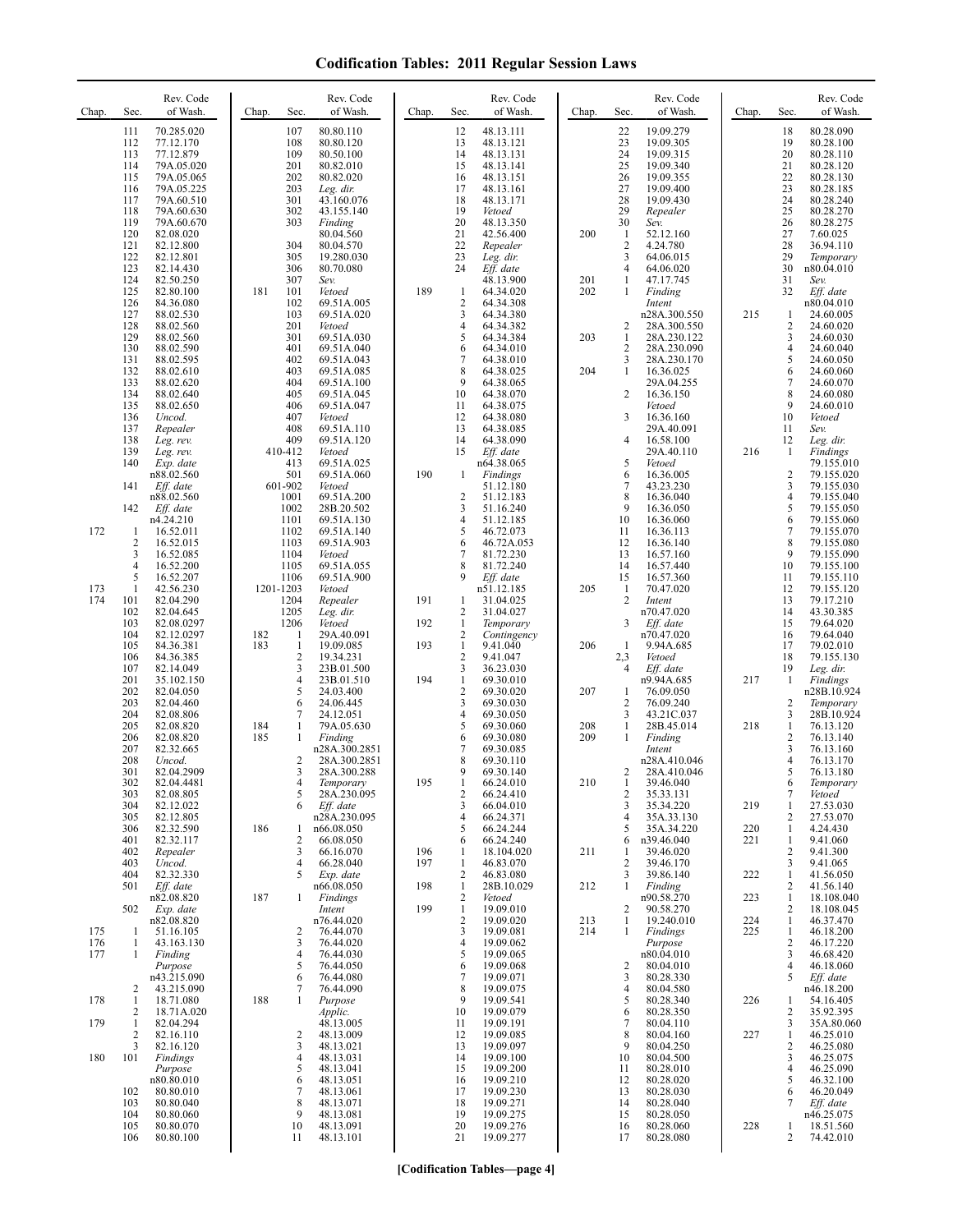| Chap.      | Sec.                         | Rev. Code<br>of Wash.     | Chap.      | Sec.                           | Rev. Code<br>of Wash.      | Chap.      | Sec.                             | Rev. Code<br>of Wash.       | Chap.      | Sec.                | Rev. Code<br>of Wash.      | Chap.      | Sec.                  | Rev. Code<br>of Wash.    |
|------------|------------------------------|---------------------------|------------|--------------------------------|----------------------------|------------|----------------------------------|-----------------------------|------------|---------------------|----------------------------|------------|-----------------------|--------------------------|
| 229        | 3<br>$\mathbf{1}$            | Uncod.<br>46.18.200       |            | $\overline{c}$<br>3            | 43.43.837<br>43.215.200    |            | 23<br>24                         | Repealer<br>Vetoed          |            | 6<br>$\tau$         | 26.26.106<br>26.26.111     | 290        | 1<br>$\boldsymbol{2}$ | 51.04.030<br>51.04.082   |
|            | 2<br>3                       | 46.04.3551<br>46.17.220   |            | 4<br>5                         | 43.215.215<br>43.43.830    |            | 25                               | Short t.<br>19.122.901      |            | 8<br>9              | 26.26.116<br>26.26.130     |            | 3<br>$\overline{4}$   | 51.18.065<br>51.24.060   |
|            | 4<br>5                       | 46.68.420<br>46.18.060    | 254        | 6<br>1                         | 43.43.832<br>43.03.305     |            | 26<br>27                         | n19.122.010<br>Eff. date    |            | 10<br>11            | 26.26.150<br>26.26.300     |            | 5<br>6                | Temporary<br>51.32.240   |
|            | 6                            | Eff. date<br>n46.18.200   | 255        | $\mathbf{1}$<br>$\overline{c}$ | 7.28.083<br>Applic.        | 264        | $\mathbf{1}$                     | n19.122.010<br>50.04.245    |            | 12<br>13            | 26.26.305<br>26.26.310     |            | 7<br>8                | 51.48.120<br>51.48.150   |
| 230<br>231 | -1<br>1                      | 46.44.037<br>Intent       | 256        |                                | n7.28.083                  | 265        | $\overline{c}$<br>$\mathbf{1}$   | 50.04.246<br>68.50.070      |            | 14<br>15            | 26.26.315<br>26.26.320     | 291        | 9<br>1                | 51.52.050<br>51.32.095   |
|            |                              | n60.28.011                |            | 1<br>$\sqrt{2}$                | 18.210.010<br>18.210.020   |            | $\overline{c}$                   | 68.50.160                   |            | 16                  | 26.26.330                  |            | $\overline{c}$        | 51.32.099                |
| 232        | 2<br>1                       | 60.28.011<br>70.24.105    |            | 3<br>4                         | 18.210.030<br>18.210.050   | 266        | $\mathbf{1}$<br>$\sqrt{2}$       | 77.105.005<br>77.105.020    |            | 17<br>18            | 26.26.335<br>26.26.340     | 292        | 3<br>1                | Exp. date<br>13.34.130   |
| 233        | 2<br>$\mathbf{1}$            | 70.24.340<br>46.63.060    |            | 5<br>6                         | 18.210.080<br>18.210.100   |            | $\mathfrak{Z}$<br>$\overline{4}$ | 77.105.030<br>77.105.170    |            | 19<br>20            | 26.26.360<br>26.26.375     |            | $\overline{c}$<br>3   | 13.34.215<br>26.33.070   |
| 234        | -1<br>2                      | 43.101.080<br>43.101.095  |            | 7<br>8                         | 18.210.120<br>18.210.140   |            | 5<br>6                           | 77.105.050<br>77.105.160    |            | 21<br>22            | 26.26.400<br>26.26.405     |            | $\overline{4}$<br>5   | 26.09.220<br>26.12.188   |
| 235        | 3<br>1                       | 43.101.105<br>18.89.020   |            | 9<br>10                        | 18.210.160<br>18.210.170   | 267        | 7<br>1                           | Repealer<br>Findings        |            | 23<br>24            | 26.26.410<br>26.26.420     |            | 6<br>7                | 26.12.175<br>26.12.177   |
| 236        | 2<br>$\mathbf{1}$            | 18.89.040<br>2.28.180     |            | 11<br>12                       | 18.210.180<br>18.210.190   |            | 2                                | Intent<br>Temporary         |            | 25<br>26            | 26.26.425<br>26.26.430     | 293        | $\mathbf{1}$<br>2     | 46.20.385<br>46.61.502   |
| 237        | 2<br>$\mathbf{1}$            | 70.48.245<br>49.60.215    | 257        | 13<br>-1                       | Repealer<br>Intent         | 268        | $\mathbf{1}$<br>$\overline{2}$   | 70.295.010<br>70.295.020    |            | 27<br>28            | 26.26.435<br>26.26.445     |            | 3<br>4                | 46.61.504<br>46.61.500   |
| 238        | 2<br>-1                      | 49.60.218<br>9A.36.031    |            | $\overline{2}$                 | n47.04.320<br>47.04.320    | 269        | 3<br>$\mathbf{1}$                | Leg. dir.<br>28A.400.280    |            | 29<br>30            | 26.26.505<br>26.26.510     |            | 5<br>6                | 46.61.5249<br>46.20.720  |
| 239<br>240 | $\mathbf{1}$<br>$\mathbf{1}$ | 43.185C.180<br>74.13.032  |            | 3<br>$\overline{4}$            | 47.04.325<br>47.04.330     | 270        | $\overline{2}$<br>1              | 28A.400.350<br>Findings     |            | 31<br>32            | 26.26.525<br>26.26.530     |            | 7<br>8                | 46.61.5055<br>10.05.140  |
|            | 2                            | 74.15.220                 | 258        | 1                              | Short t.                   |            |                                  | n28A.300.105                |            | 33                  | 26.26.535                  |            | 9                     | 9.94A.533                |
| 241        | 3<br>1                       | 74.15.255<br>Findings     |            |                                | Purpose<br>Intent          |            | $\overline{c}$<br>3              | 28A.300.105<br>28A.300.106  |            | 34<br>35            | 26.26.540<br>26.26.545     |            | 10<br>11              | 2.28.175<br>2.28.190     |
|            | 2                            | n9.73.230<br>9.73.230     |            | 2                              | 39.106.010<br>39.106.020   | 271        | $\mathbf{1}$<br>$\overline{2}$   | 52.26.100<br>52.26.300      |            | 36<br>37            | 26.26.550<br>26.26.555     |            | 12<br>13              | 46.61.5054<br>46.61.5056 |
|            | 3<br>4                       | 9.73.210<br>9.68A.110     |            | 3<br>4                         | 39.106.030<br>39.106.040   | 272        | $\mathbf{3}$<br>$\mathbf{1}$     | 84.52.044<br>46.68.325      |            | 38<br>39            | 26.26.570<br>26.26.575     |            | 14<br>15              | 46.61.5152<br>10.01.230  |
|            | 5                            | Eff. date<br>n9.73.230    |            | 5<br>6                         | 39.106.050<br>39.106.060   |            | $\overline{2}$<br>3              | 47.66.100<br>43.84.092      |            | 40<br>41            | 26.26.585<br>26.26.590     |            | 16                    | Eff. date<br>n46.20.385  |
| 242<br>243 | 1<br>$\mathbf{1}$            | 46.44.200<br>46.18.220    |            | 7<br>8                         | 39.106.070<br>39.106.080   | 273<br>274 | $\mathbf{1}$<br>1                | 42.56.550<br>Finding        |            | 42<br>43            | 26.26.600<br>26.26.620     | 294<br>295 | 1<br>$\mathbf{1}$     | 9.41.070<br>43.215.216   |
|            | 2<br>3                       | 46.18.2201<br>Eff. date   |            | 9<br>10                        | 39.106.090<br>4.96.010     |            |                                  | Intent<br>n28B.50.515       |            | 44<br>45            | 26.26.625<br>26.26.630     |            | 2<br>3                | 43.215.215<br>43.215.010 |
|            | 4                            | n46.18.220<br>Eff. date   |            | 11<br>12                       | 82.04.655<br>82.08.999     |            | $\overline{2}$<br>3              | 28B.15.031<br>28B.50.515    |            | 46<br>47            | 26.26.705<br>26.26.710     |            | 4<br>5                | 43.215.217<br>43.215.218 |
| 244        | -1                           | n46.18.2201<br>19.154.010 |            | 13<br>14                       | 82.12.999<br>82.16.305     |            | 4<br>5                           | 43.79A.040<br>28B.15.100    |            | 48<br>49            | 26.26.715<br>26.26.720     |            | 6<br>7                | 43.215.371<br>Temporary  |
|            | 2<br>3                       | 19.154.020<br>19.154.060  |            | 15<br>16                       | 86.09.720<br>86.15.035     | 275        | $\mathbf{1}$<br>$\overline{2}$   | 84.52.010<br>84.52.043      |            | 50<br>51            | 26.26.725<br>26.26.730     | 296        | 1<br>$\overline{c}$   | 43.215.300<br>43.215.370 |
|            | 4                            | 19.154.065                |            | 17                             | Leg. dir.                  |            | 3                                | 84.52.815                   |            | 52                  | 26.26.735                  |            | 3                     | 43.215.335               |
|            | 5<br>6                       | 19.154.090<br>42.44.030   | 259<br>260 | 1<br>1                         | 39.33.010<br>Findings      |            | 4                                | Applic.<br>n84.52.043       |            | 53<br>54            | 26.26.750<br>26.26.903     |            | $\overline{4}$        | Short t.<br>n43.215.300  |
|            | 7<br>8                       | 19.154.800<br>19.154.900  |            | $\overline{c}$                 | Intent<br>28A.630.080      |            | 5                                | Exp. date<br>n84.52.043     |            | 55<br>56            | 26.26.911<br>n26.26.130    | 297        | 1<br>2                | 43.215.260<br>43.215.290 |
|            | 9<br>10                      | Uncod.<br>Repealer        |            | 3<br>4                         | 28A.630.081<br>28A.630.082 | 276<br>277 | 1<br>1                           | 79A.45.070<br>36.70A.290    |            | 57<br>58            | Sev.<br>Applic.            | 298        | 3<br>1                | 43.215.270<br>Purpose    |
|            | 11                           | Eff. date<br>n19.154.010  |            | 5<br>6                         | 28A.630.083<br>28A.630.084 |            | $\sqrt{2}$<br>3                  | 90.58.090<br>90.58.140      | 284        | 1                   | n26.26.130<br>70.47.020    |            |                       | Intent<br>n19.02.020     |
| 245<br>246 | -1<br>-1                     | 43.23.115<br>46.20.510    |            | 7<br>8                         | 28A.630.085<br>28A.305.140 |            | $\overline{4}$<br>5              | 90.58.180<br>90.58.190      |            | $\overline{c}$<br>3 | 70.47.060<br>74.09.035     |            | 2<br>3                | n19.02.020<br>n19.02.020 |
| 247        | 1<br>2                       | 79.100.110<br>79.100.130  |            | 10                             | 28A.655.180<br>Leg. dir.   | 278        | -1<br>2                          | 28A.520.020<br>n28A.520.020 | 285<br>286 | -1<br>1             | 54.16.180<br>43.330.062    |            | 4<br>5                | 19.02.020<br>19.02.030   |
|            | 3<br>4                       | 53.08.320<br>79.100.030   |            | 11                             | Exp. date<br>28A.630.089   |            | 3                                | Eff. date<br>n28A.520.020   |            | $\overline{2}$<br>3 | 43.330.080<br>43.330.082   |            | 6<br>7                | 19.02.050<br>19.02.070   |
| 248        | 1                            | Intent<br>70.300.005      | 261        | 1<br>2                         | 80.50.071<br>36.01.320     | 279<br>280 | 1<br>1                           | 70.95.240<br>Finding        | 287        | 4<br>1              | 43.330.010<br>70.47A.020   |            | 8<br>9                | 19.02.075<br>19.02.100   |
|            | 2<br>3                       | 70.300.010<br>70.300.020  |            | 3<br>4                         | 35.63.270<br>35A.63.290    |            | 2                                | n28A.150.210<br>28A.150.210 |            | $\overline{c}$<br>3 | 70.47A.030<br>70.47A.050   |            | 10<br>11              | 19.02.800<br>19.02.900   |
|            | 4<br>5                       | 70.300.030<br>70.300.040  | 262        | 1<br>2                         | 28A.300.450<br>28A.300.462 |            | 3                                | Eff. date<br>n28A.150.210   | 288        | 4<br>1              | 70.47A.110<br>Vetoed       |            | 12<br>13              | 19.02.115<br>19.80.005   |
|            | 6                            | 70.300.050                | 263        | $\mathbf{1}$<br>$\overline{2}$ | 19.122.010<br>19.122.020   | 281        | 1<br>2                           | 69.22.010                   |            | $\overline{c}$<br>3 | 28A.175.130                |            | 14<br>15              | 19.80.010                |
|            | 7<br>8                       | 70.300.060<br>Leg. dir.   |            | 3                              | 19.122.027                 |            | 3                                | 69.22.020<br>69.22.030      |            | 4                   | 28A.175.135<br>28A.175.140 |            | 16                    | 19.80.025<br>19.80.045   |
| 249        | 9<br>1                       | Sev.<br>43.21H.020        |            | 4<br>5                         | 19.122.030<br>19.122.031   |            | $\overline{4}$<br>5              | 69.22.040<br>69.22.050      |            | 5<br>6              | 28A.175.145<br>28A.175.150 |            | 17<br>18              | 19.80.075<br>19.80.900   |
|            | 2<br>3                       | 19.85.030<br>19.85.070    |            | 6<br>7                         | 19.122.033<br>19.122.035   |            | 6<br>7                           | 69.22.060<br>69.22.070      |            | 7<br>8              | 28A.175.155<br>28A.175.160 |            | 19<br>20              | 19.94.015<br>34.05.310   |
| 250        | -1                           | Findings<br>n43.372.070   |            | 8<br>9                         | 19.122.040<br>19.122.050   |            | 8<br>9                           | 69.22.080<br>69.22.090      |            | 9<br>10             | 28A.175.035<br>28A.300.046 |            | 21<br>22              | 34.05.328<br>35.21.392   |
| 251        | 2<br>1                       | 43.372.070<br>49.28.130   |            | 10<br>11                       | 19.122.055<br>19.122.070   |            | 10<br>11                         | 69.22.100<br>69.22.110      | 289        | 11<br>1             | Contingency<br>Findings    |            | 23<br>24              | 35A.21.340<br>43.07.200  |
| 252        | 2<br>1                       | Contingency<br>Intent     |            | 12<br>13                       | 19.122.160<br>19.122.170   |            | 12<br>13                         | 69.07.120<br>69.07.100      |            |                     | Intent<br>n19.60.010       |            | 25<br>26              | 43.24.150<br>46.68.060   |
|            | 2                            | n72.09.680<br>72.09.680   |            | 14<br>15                       | 19.122.075<br>19.122.080   | 282        | 14<br>1                          | Leg. dir.<br>72.09.015      |            | 2<br>3              | 19.60.010<br>19.60.025     |            | 27<br>28              | 46.72.110<br>46.72A.110  |
|            | 3<br>4                       | 72.09.682<br>72.09.684    |            | 16<br>17                       | 19.122.100<br>19.122.110   |            | $\overline{2}$<br>3              | 72.09.111<br>72.09.480      |            | 4<br>5              | 19.60.057<br>19.60.042     |            | 29<br>30              | 59.30.010<br>59.30.020   |
|            | 5<br>6                       | 72.09.686<br>72.09.688    |            | 18<br>19                       | 19.122.130<br>19.122.140   | 283        | $\mathbf{1}$<br>$\overline{c}$   | 26.26.011<br>26.26.021      |            | 6<br>7              | 19.60.077<br>19.60.067     |            | 31<br>32              | 59.30.050<br>59.30.060   |
|            | 7<br>8                       | 72.09.690<br>Leg. dir.    |            | 20<br>21                       | 19.122.053<br>19.122.150   |            | 3<br>$\overline{4}$              | 26.26.041<br>26.26.051      |            | 8<br>9              | 19.60.085<br>19.60.095     |            | 33<br>34              | 59.30.090<br>76.48.121   |
| 253        | 1                            | 43.20A.710                |            | 22                             | 19.122.180                 |            | 5                                | 26.26.101                   |            | 10                  | Leg. dir.                  |            | 35                    | 79A.60.485               |

**[Codification Tables—page 5]**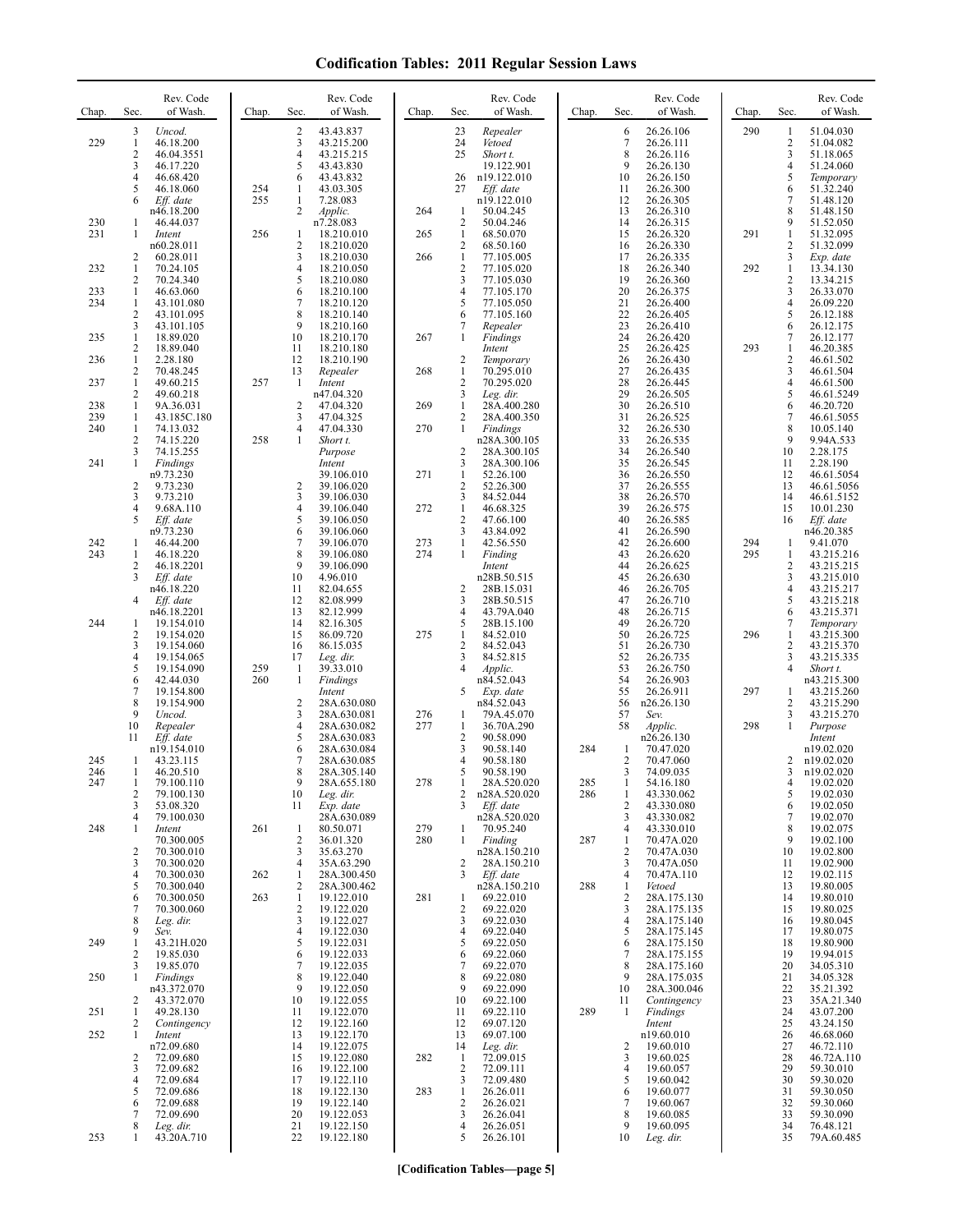| Chap.      | Sec.                                  | Rev. Code<br>of Wash.                                                       | Chap.      | Sec.                                                | Rev. Code<br>of Wash.                                                      | Chap. | Sec.                                     | Rev. Code<br>of Wash.                                                            | Chap. | Sec.                                                       | Rev. Code<br>of Wash.                                                        | Chap.      | Sec.                                                | Rev. Code<br>of Wash.                                                        |
|------------|---------------------------------------|-----------------------------------------------------------------------------|------------|-----------------------------------------------------|----------------------------------------------------------------------------|-------|------------------------------------------|----------------------------------------------------------------------------------|-------|------------------------------------------------------------|------------------------------------------------------------------------------|------------|-----------------------------------------------------|------------------------------------------------------------------------------|
|            | 36<br>37<br>38<br>39<br>40            | 82.01.060<br>82.02.010<br>82.32.030<br>90.76.010<br>90.76.020               | 309        | 1<br>2<br>3                                         | Short t.<br>13.38.010<br>Applic.<br>13.38.020<br>Findings                  |       | 3<br>4<br>5<br>6<br>7                    | 43.70.533<br>74.09.522<br>70.47.100<br>41.05.670<br>41.05.680                    | 325   | 1<br>$\sqrt{2}$<br>3<br>$\overline{4}$<br>5                | 66.24.610<br>66.04.010<br>66.24.440<br>66.20.310<br>66.20.300                | 331        | 8<br>1<br>$\overline{2}$<br>3                       | 74.13.680<br>Intent<br>n82.02.100<br>18.160.050<br>82.02.100                 |
|            | 41<br>42<br>43                        | Leg. rev.<br>Sev.<br>Eff. date<br>n19.02.020                                |            | 4<br>5                                              | Intent<br>13.38.030<br>13.38.040<br>13.38.050                              | 317   | 1<br>$\overline{c}$                      | Finding<br>Intent<br>43.71.005<br>43.71.010                                      |       | 6<br>$\overline{7}$<br>8<br>9                              | 66.28.290<br>66.08.180<br>66.08.220<br>68.50.107                             | 332        | $\overline{4}$<br>$\mathbf{1}$<br>2<br>3            | 70.119A.210<br>46.61.613<br>46.04.437<br>46.18.215                           |
| 299<br>300 | 1<br>1<br>2                           | 28A.210.090<br>42.56.565<br>Applic.<br>n42.56.565                           |            | 6<br>7<br>8<br>9                                    | 13.38.060<br>13.38.070<br>13.38.080<br>13.38.090                           |       | 3<br>4<br>5<br>6                         | 43.71.020<br>43.71.030<br>43.71.040<br>43.71.050                                 | 326   | $\mathbf{1}$<br>$\overline{2}$<br>3<br>4                   | 46.12.555<br>46.17.160<br>46.68.025<br>88.02.540                             |            | 4<br>5<br>6<br>$\overline{7}$                       | 46.18.225<br>46.18.230<br>46.18.235<br>46.18.270                             |
| 301        | 1<br>$\overline{c}$<br>3<br>4         | 18.27.060<br>18.27.230<br>18.27.370<br>18.106.100                           |            | 10<br>11<br>12<br>13                                | 13.38.100<br>13.38.110<br>13.38.120<br>13.38.130                           | 318   | 7<br>8<br>9<br>101                       | 43.71.060<br>Leg. dir.<br>43.71.900<br>Findings                                  |       | 5<br>6<br>7                                                | 88.02.640<br>Applic.<br>n46.12.555<br>$Eff.$ date                            | 333        | 8<br>9<br>$\mathbf{1}$                              | 46.18.280<br>46.18.290<br>Findings<br>Intent                                 |
|            | 5<br>6<br>7<br>8<br>9<br>10           | 18.106.180<br>19.28.131<br>19.28.271<br>19.28.341<br>19.28.490<br>43.22.435 |            | 14<br>15<br>16<br>17<br>18<br>19                    | 13.38.140<br>13.38.150<br>13.38.160<br>13.38.170<br>13.38.180<br>13.38.190 |       | 201<br>301<br>302<br>303<br>304          | 39.108.005<br>39.108.010<br>39.108.030<br>39.108.040<br>39.108.050<br>39.108.060 | 327   | 1<br>$\overline{c}$<br>3<br>$\overline{4}$<br>5            | n46.12.555<br>11.02.005<br>11.28.237<br>11.68.090<br>11.94.050<br>11.96A.030 |            | 2<br>3<br>4<br>5                                    | n19.182.040<br>19.182.040<br>Temporary<br>13.50.050<br>Applic.<br>n13.50.050 |
|            | 11<br>12<br>13<br>14                  | 43.22A.080<br>43.22A.130<br>49.17.140<br>49.26.110                          |            | 20<br>Sev.<br>21<br>22<br>23                        | 13.32A.152<br>13.34.030<br>13.34.040                                       |       | 305<br>401<br>402<br>403                 | 39.108.070<br>39.108.080<br>39.108.090<br>39.108.100                             |       | 6<br>7<br>8<br>9                                           | 11.96A.050<br>11.96A.070<br>11.96A.110<br>11.96A.120                         | 334        | 6<br>1<br>$\overline{c}$                            | Sev.<br>82.24.026<br>Eff. date<br>n82.24.026                                 |
|            | 15<br>16<br>17<br>18                  | 49.40.060<br>49.48.083<br>50.20.190<br>50.24.070                            |            | 24<br>25<br>26<br>27                                | 13.34.065<br>13.34.070<br>13.34.105<br>13.34.130                           |       | 501<br>601<br>602<br>603                 | 39.108.110<br>39.108.120<br>39.108.130<br>39.108.140                             |       | 10<br>11<br>12<br>13                                       | 11.96A.127<br>11.96A.125<br>11.97.010<br>11.97.020                           | 335<br>336 | 1<br>2<br>3<br>$\mathbf{1}$                         | 43.136.011<br>43.136.045<br>43.136.055<br>1.08.007                           |
|            | 19<br>20<br>21<br>22                  | 50.24.110<br>50.24.115<br>70.79.320<br>70.87.125                            |            | 28<br>29<br>30<br>31                                | 13.34.132<br>13.34.136<br>13.34.190<br>26.10.034                           |       | 701<br>801<br>901<br>902                 | 39.108.150<br>36.70A.080<br>n39.108.005<br>Sev.                                  |       | 14<br>15<br>16<br>17                                       | 11.98.009<br>11.98.008<br>11.98.011<br>11.98.012                             |            | 2<br>$\mathfrak{Z}$<br>$\overline{\mathbf{4}}$<br>5 | 1.08.016<br>1.08.026<br>1.08.028<br>1.08.033                                 |
| 302        | 23<br>24<br>-1<br>$\overline{c}$<br>3 | 70.87.185<br>70.87.205<br>71.34.375<br>71.34.377                            |            | 32<br>33<br>34<br>35<br>36                          | 26.33.040<br>26.33.240<br>74.13.350<br>Leg. dir.                           | 319   | 903<br>1<br>$\overline{2}$               | Leg. dir.<br>29A.56.020<br>Exp. date<br>n29A.56.020                              |       | 18<br>19<br>20<br>21                                       | 11.98.013<br>11.98.014<br>11.98.015<br>11.98.039                             |            | 6<br>7<br>8<br>9<br>10                              | 1.08.037<br>1.20.010<br>2.04.010<br>2.04.031<br>2.04.150                     |
| 303        | 4<br>5<br>1                           | 70.41.130<br>71.12.590<br>71.34.379<br>Findings<br>Intent                   | 310<br>311 | $\mathbf{1}$<br>$\mathbf{1}$<br>$\mathfrak{2}$<br>3 | Repealer<br>24.50.010<br>43.162.005<br>43.162.010<br>43.162.012            | 320   | 1<br>$\overline{c}$<br>3                 | Findings<br>Intent<br>79A.80.005<br>79A.80.010<br>79A.80.020                     |       | 22<br>23<br>24<br>25<br>26                                 | 11.98.005<br>11.98.045<br>11.98.051<br>11.98.055<br>11.98.070                |            | 11<br>12<br>13<br>14                                | 2.06.050<br>2.06.090<br>2.08.080<br>2.08.115                                 |
|            | $\overline{\mathbf{c}}$<br>3<br>4     | n9.46.0356<br>9.46.0356<br>19.170.020<br>30.22.040                          |            | $\overline{4}$<br>5<br>6<br>7                       | 43.162.015<br>43.162.020<br>43.162.025<br>43.162.030                       |       | 4<br>5<br>6<br>$\overline{7}$            | 79A.80.030<br>79A.80.040<br>79A.80.050<br>79A.80.060                             |       | 27<br>28<br>29<br>30                                       | 11.98.145<br>11.98.105<br>11.98.107<br>11.98.108                             |            | 15<br>16<br>17<br>18                                | 2.08.140<br>2.08.150<br>2.08.170<br>2.08.190                                 |
|            | 5<br>6<br>7<br>8                      | 30.22.260<br>31.12.402<br>30.08.140<br>32.08.140                            | 312<br>313 | 8<br>9<br>$\mathbf{1}$<br>1                         | 43.162.040<br>43.84.092<br>48.02.120<br>Findings                           |       | 8<br>9<br>10<br>11                       | 79A.80.070<br>79A.80.080<br>79A.80.090<br>4.24.210                               |       | 31<br>32<br>33<br>34                                       | 11.98.075<br>11.98.078<br>11.98.085<br>11.100.090                            |            | 19<br>20<br>21<br>22                                | 2.08.200<br>2.08.220<br>2.08.240<br>2.10.070                                 |
| 304        | 9<br>1                                | Contingent<br>Eff. date<br>n30.08.140<br>28B.118.075                        |            | 2<br>3                                              | Intent<br>n70.250.050<br>70.250.010<br>70.250.050                          |       | 12<br>13<br>14<br>15                     | 46.16A.090<br>7.84.140<br>7.84.030<br>79A.05.160                                 |       | 35<br>36<br>37<br>38                                       | 11.103.020<br>11.103.030<br>11.103.040<br>11.103.050                         |            | 23<br>24<br>25<br>26                                | 2.10.090<br>2.10.110<br>2.10.120<br>2.10.130                                 |
| 305        | 2<br>1<br>2                           | 43.88C.010<br>Findings<br>n74.09.295<br>74.09.295                           | 314        | 4<br>$\mathcal{L}$<br>1<br>2                        | 70.250.030<br>Repealer<br>48.20.435<br>48.21.270                           |       | 16<br>17<br>18<br>19                     | 43.12.065<br>77.15.020<br>77.32.560<br>77.32.010                                 |       | 39<br>40<br>41                                             | Leg. dir.<br>Applic.<br>n11.103.020<br>Eff. date                             |            | 27<br>28<br>29<br>30                                | 2.10.140<br>2.10.220<br>2.12.010<br>2.12.012                                 |
|            | 3<br>4<br>5<br>6<br>7                 | 71.05.190<br>71.05.390<br>71.05.425<br>10.77.165<br>10.31.110               |            | 3<br>4<br>5<br>6<br>7                               | 48.43.005<br>48.43.530<br>48.43.535<br>48.44.215<br>48.44.380              |       | 20<br>21<br>22<br>23<br>24               | 77.15.750<br>43.30.385<br>79A.05.215<br>77.12.170<br>79A.05.070                  | 328   | 1<br>$\overline{2}$<br>3<br>$\overline{4}$                 | n11.103.020<br>23B.02.060<br>23B.08.010<br>23B.10.200<br>23B.08.245          |            | 31<br>32<br>33<br>34<br>35                          | 2.12.015<br>2.12.020<br>2.12.035<br>Vetoed<br>2.12.040                       |
| 306        | 8<br>9<br>10<br>-1<br>2               | 71.05.153<br>71.34.340<br>70.02.900<br>69.25.020<br>69.25.050               |            | 8<br>9<br>10<br>11<br>12                            | 48.46.325<br>48.46.460<br>48.20.025<br>48.44.017<br>48.46.062              |       | 25<br>26<br>27<br>28                     | 79A.05.225<br>Eff. date<br>n46.16A.090<br>Leg. dir.<br>Repealer                  |       | 5<br>6<br>$\overline{7}$<br>8<br>9                         | 23B.10.030<br>23B.11.030<br>23B.12.020<br>23B.14.020<br>23B.08.603           |            | 36<br>37<br>38<br>39<br>40                          | 2.12.060<br>2.12.100<br>2.24.020<br>2.28.030<br>2.28.060                     |
|            | 3<br>4<br>5<br>6<br>7                 | 69.25.065<br>69.25.103<br>69.25.107<br>69.25.250<br>Eff. date               |            | 13<br>14<br>15<br>16<br>17                          | 48.41.060<br>48.41.080<br>48.41.100<br>48.41.140<br>48.21.157              | 321   | 29<br>1<br>$\overline{2}$                | Eff. date<br>n79A.80.005<br>Findings<br>28B.30.515<br>28B.50.795                 | 329   | $\mathbf{1}$<br>$\overline{2}$<br>3<br>$\overline{4}$<br>5 | 11.88.020<br>11.88.030<br>11.92.043<br>11.88.095<br>11.88.125                |            | 41<br>42<br>43<br>44<br>45                          | 2.28.090<br>2.28.100<br>2.28.120<br>2.28.160<br>2.32.050                     |
| 307        | 8<br>1<br>2<br>3                      | n69.25.020<br>Sev.<br>10.14.150<br>10.14.020<br>10.14.080                   | 315        | 18<br>19<br>1                                       | 48.43.009<br>Eff. date<br>n48.20.025<br>Intent<br>n48.43.005               | 322   | 3<br>4<br>1                              | Contingent<br>Eff. date<br>n28B.30.515<br>Repealer<br>Intent                     |       | 6<br>$\overline{7}$<br>8<br>9<br>10                        | 11.88.127<br>11.88.140<br>11.92.053<br>11.92.040<br>11.92.050                |            | 46<br>47<br>48<br>49<br>50                          | 2.32.090<br>2.32.110<br>2.32.130<br>2.32.140<br>2.32.160                     |
| 308        | 4<br>5<br>6<br>1                      | 9A.46.040<br>9A.46.080<br>10.14.065<br>49.04.010                            |            | 2<br>3<br>4<br>5                                    | 48.43.005<br>48.43.012<br>48.43.0122<br>48.41.100                          | 323   | 2<br>3<br>$\mathbf{1}$                   | n82.04.255<br>82.04.255<br>Vetoed<br>n90.58.620                                  | 330   | 11<br>1<br>2                                               | Vetoed<br>Intent<br>n13.04.011<br>13.04.011                                  |            | 51<br>52<br>53<br>54                                | 2.32.200<br>2.32.210<br>2.32.220<br>2.32.240                                 |
|            | 2<br>3<br>4<br>5<br>6                 | 49.04.030<br>49.04.040<br>49.04.050<br>49.04.060<br>49.04.065               | 316        | 6<br>7<br>1<br>2                                    | 48.41.110<br>Eff. date<br>n48.41.100<br>74.09.5229<br>74.09.010            | 324   | 2<br>$\mathbf{1}$<br>$\overline{2}$<br>3 | 90.58.620<br>Findings<br>n77.15.770<br>77.15.770<br>77.08.010                    |       | 3<br>$\overline{4}$<br>5<br>6<br>$\overline{7}$            | 13.34.030<br>74.13.020<br>74.13.031<br>13.34.145<br>13.34.267                |            | 55<br>56<br>57<br>58<br>59                          | 2.32.260<br>2.40.030<br>2.44.010<br>2.44.020<br>2.44.030                     |

**[Codification Tables—page 6]**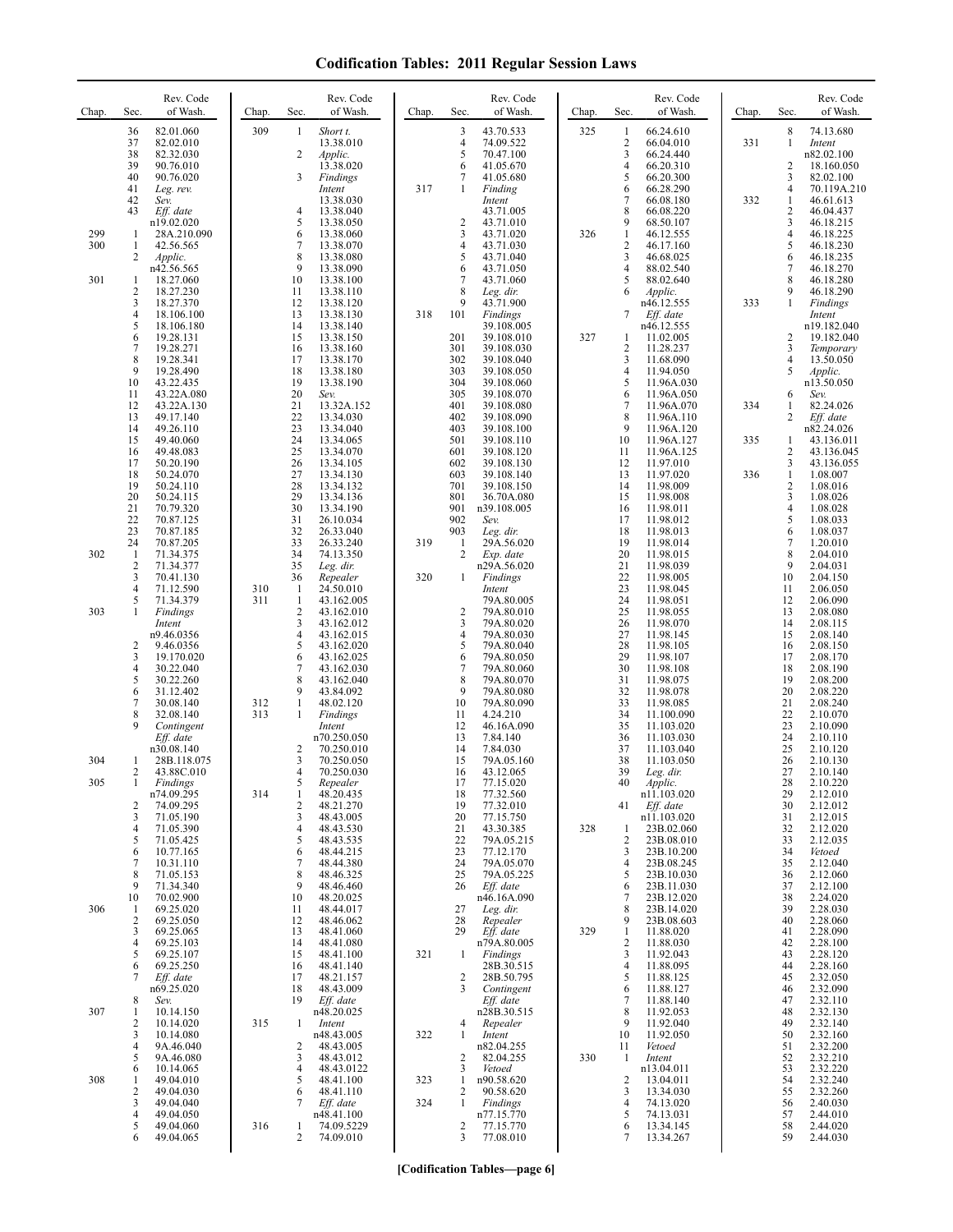| Chap.<br>Sec.                                                             | Rev. Code<br>of Wash.                                                                                                            | Chap.<br>Sec.                                                             | Rev. Code<br>of Wash.                                                                                                            | Chap. | Sec.                                                                      | Rev. Code<br>of Wash.                                                                                                             | Chap. | Sec.                                                                      | Rev. Code<br>of Wash.                                                                                                                       | Chap. | Sec.                                                                      | Rev. Code<br>of Wash.                                                                                                                          |
|---------------------------------------------------------------------------|----------------------------------------------------------------------------------------------------------------------------------|---------------------------------------------------------------------------|----------------------------------------------------------------------------------------------------------------------------------|-------|---------------------------------------------------------------------------|-----------------------------------------------------------------------------------------------------------------------------------|-------|---------------------------------------------------------------------------|---------------------------------------------------------------------------------------------------------------------------------------------|-------|---------------------------------------------------------------------------|------------------------------------------------------------------------------------------------------------------------------------------------|
| 60<br>61<br>62<br>63<br>64<br>65<br>66<br>67<br>68                        | 2.44.040<br>2.44.050<br>2.44.060<br>2.48.080<br>2.48.090<br>2.48.150<br>2.48.160<br>2.48.170<br>2.48.220                         | 149<br>150<br>151<br>152<br>153<br>154<br>155<br>156<br>157               | 6.32.030<br>6.32.040<br>6.32.050<br>6.32.060<br>6.32.070<br>6.32.080<br>6.32.090<br>6.32.110<br>6.32.140                         |       | 238<br>239<br>240<br>241<br>242<br>243<br>244<br>245<br>246               | 7.56.040<br>7.56.060<br>7.56.070<br>7.56.090<br>7.56.100<br>7.56.130<br>7.56.140<br>7.56.150<br>7.68.035                          |       | 327<br>328<br>329<br>330<br>331<br>332<br>333<br>334<br>335               | 9.73.140<br>9.81.090<br>9.91.010<br>9.92.062<br>9.92.080<br>9.92.110<br>9.92.120<br>9.94A.010<br>9.94A.880                                  |       | 416<br>417<br>418<br>419<br>420<br>421<br>422<br>423<br>424               | 15.80.420<br>15.115.270<br>16.04.020<br>16.24.120<br>16.24.180<br>16.50.110<br>16.50.120<br>16.50.130<br>16.52.110                             |
| 69<br>70<br>71<br>72<br>73<br>74<br>75<br>76<br>77<br>78                  | 2.50.070<br>2.50.080<br>2.56.070<br>3.20.100<br>3.30.090<br>3.58.010<br>4.08.150<br>4.08.160<br>4.08.170<br>4.08.180             | 158<br>159<br>160<br>161<br>162<br>163<br>164<br>165<br>166<br>167        | 6.32.160<br>6.32.170<br>6.32.180<br>6.32.190<br>6.32.200<br>6.36.160<br>7.06.050<br>7.16.180<br>7.16.210<br>7.16.260             |       | 247<br>248<br>249<br>250<br>251<br>252<br>253<br>254<br>255<br>256        | 7.68.050<br>7.68.200<br>7.68.240<br>7.70.030<br>7.70.040<br>7.70.050<br>8.04.090<br>8.04.094<br>8.04.140<br>8.04.150              |       | 336<br>337<br>338<br>339<br>340<br>341<br>342<br>343<br>344<br>345        | 9.95.003<br>9.95.007<br>9.95.030<br>9.95.063<br>9.95.200<br>9.95.330<br>9.96.010<br>9.96.020<br>9.96.030<br>9.98.010                        |       | 425<br>426<br>427<br>428<br>429<br>430<br>431<br>432<br>433<br>434        | 16.54.020<br>16.60.020<br>16.60.050<br>16.60.060<br>16.60.075<br>16.60.080<br>16.60.085<br>16.60.090<br>16.65.130<br>16.65.330                 |
| 79<br>80<br>81<br>82<br>83<br>84<br>85<br>86<br>87                        | 4.12.030<br>4.12.070<br>4.14.020<br>4.16.070<br>4.16.080<br>4.16.180<br>4.16.200<br>4.16.240<br>4.16.250                         | 168<br>169<br>170<br>171<br>172<br>173<br>174<br>175<br>176               | 7.16.310<br>7.25.020<br>7.28.010<br>7.28.110<br>7.28.120<br>7.28.130<br>7.28.140<br>7.28.150<br>7.28.160                         |       | 257<br>258<br>259<br>260<br>261<br>262<br>263<br>264<br>265               | 8.04.170<br>8.08.060<br>8.08.080<br>8.12.120<br>8.12.200<br>8.12.260<br>8.12.270<br>8.12.360<br>8.12.370                          |       | 346<br>347<br>348<br>349<br>350<br>351<br>352<br>353<br>354               | 9.100.070<br>9A.04.050<br>9A.04.070<br>9A.04.100<br>9A.04.110<br>9A.08.020<br>9A.08.030<br>9A.12.010<br>9A.16.050                           |       | 435<br>436<br>437<br>438<br>439<br>440<br>441<br>442<br>443               | 16.65.410<br>16.67.090<br>16.67.160<br>16.68.010<br>16.68.030<br>16.68.080<br>16.68.100<br>16.68.110<br>16.68.130                              |
| 88<br>89<br>90<br>91<br>92<br>93<br>94<br>95<br>96<br>97                  | 4.16.350<br>4.20.010<br>4.20.020<br>4.20.050<br>4.22.050<br>4.24.060<br>4.24.080<br>4.24.115<br>4.24.220<br>4.28.100             | 177<br>178<br>179<br>180<br>181<br>182<br>183<br>184<br>185<br>186        | 7.28.180<br>7.28.210<br>7.28.230<br>7.28.240<br>7.28.250<br>7.28.260<br>7.28.270<br>7.28.280<br>7.36.010<br>7.36.030             |       | 266<br>267<br>268<br>269<br>270<br>271<br>272<br>273<br>274<br>275        | 8.12.380<br>8.12.430<br>8.12.440<br>8.12.450<br>8.12.490<br>8.12.500<br>8.16.020<br>8.16.060<br>8.16.110<br>8.16.130              |       | 355<br>356<br>357<br>358<br>359<br>360<br>361<br>362<br>363<br>364        | 9A.16.090<br>9A.28.030<br>9A.32.060<br>9A.32.070<br>9A.36.031<br>9A.36.060<br>9A.36.070<br>9A.36.090<br>9A.40.010<br>9A.40.020              |       | 444<br>445<br>446<br>447<br>448<br>449<br>450<br>451<br>452<br>453        | 16.68.140<br>16.70.030<br>17.04.070<br>17.04.150<br>17.04.190<br>17.04.200<br>17.04.210<br>17.04.230<br>17.04.280<br>17.06.040                 |
| 98<br>99<br>100<br>101<br>102<br>103<br>104<br>105<br>106                 | 4.28.110<br>4.28.140<br>4.28.185<br>4.28.200<br>4.28.210<br>4.28.325<br>4.32.150<br>4.36.080<br>4.36.130                         | 187<br>188<br>189<br>190<br>191<br>192<br>193<br>194<br>195               | 7.36.050<br>7.36.060<br>7.36.070<br>7.36.080<br>7.36.090<br>7.36.100<br>7.36.190<br>7.40.020<br>7.40.090                         |       | 276<br>277<br>278<br>279<br>280<br>281<br>282<br>283<br>284               | 8.16.150<br>8.20.010<br>8.20.110<br>8.20.120<br>8.26.020<br>8.26.085<br>8.26.180<br>8.26.190<br>8.28.010                          |       | 365<br>366<br>367<br>368<br>369<br>370<br>371<br>372<br>373               | 9A.40.040<br>9A.48.030<br>9A.48.040<br>9A.48.050<br>9A.52.010<br>9A.52.030<br>9A.52.060<br>9A.52.070<br>9A.52.080                           |       | 454<br>455<br>456<br>457<br>458<br>459<br>460<br>461<br>462               | 17.06.050<br>17.06.060<br>17.10.280<br>17.10.290<br>17.12.060<br>17.12.080<br>17.21.170<br>17.24.210<br>17.28.030                              |
| 107<br>108<br>109<br>110<br>111<br>112<br>113<br>114<br>115               | 4.36.140<br>4.36.210<br>4.56.060<br>4.56.120<br>4.60.010<br>4.60.020<br>4.60.060<br>4.68.020<br>4.68.030                         | 196<br>197<br>198<br>199<br>200<br>201<br>202<br>203<br>204               | 7.40.100<br>7.40.110<br>7.40.120<br>7.40.130<br>7.40.150<br>7.40.160<br>7.40.170<br>7.42.020<br>7.42.060                         |       | 285<br>286<br>287<br>288<br>289<br>290<br>291<br>292<br>293               | 9.01.110<br>9.03.020<br>9.03.040<br>9.04.080<br>9.16.060<br>9.16.100<br>9.16.110<br>9.16.120<br>9.16.130                          |       | 374<br>375<br>376<br>377<br>378<br>379<br>380<br>381<br>382               | 9A.52.090<br>9A.52.095<br>9A.52.100<br>9A.56.120<br>9A.56.180<br>9A.56.190<br>9A.56.210<br>9A.60.010<br>9A.60.020                           |       | 463<br>464<br>465<br>466<br>467<br>468<br>469<br>470<br>471               | 17.28.070<br>17.28.090<br>17.28.120<br>17.28.130<br>17.28.250<br>17.28.258<br>17.28.310<br>17.28.430<br>17.34.040                              |
| 116<br>117<br>118<br>119<br>120<br>121<br>122<br>123<br>124<br>125<br>126 | 4.68.040<br>4.68.050<br>4.68.060<br>4.72.020<br>4.84.040<br>4.84.050<br>4.84.060<br>4.84.090<br>4.84.110<br>4.84.120<br>4.84.140 | 205<br>206<br>207<br>208<br>209<br>210<br>211<br>212<br>213<br>214<br>215 | 7.44.010<br>7.44.020<br>7.44.021<br>7.44.030<br>7.44.031<br>7.48.030<br>7.48.040<br>7.48.058<br>7.48.076<br>7.48.078<br>7.48.085 |       | 294<br>295<br>296<br>297<br>298<br>299<br>300<br>301<br>302<br>303<br>304 | 9.16.140<br>9.18.080<br>9.38.010<br>9.44.080<br>9.45.060<br>9.45.080<br>9.45.090<br>9.45.100<br>9.46.050<br>9.46.130<br>9.46.200  |       | 383<br>384<br>385<br>386<br>387<br>388<br>389<br>390<br>391<br>392<br>393 | 9A.60.030<br>9A.60.050<br>9A.64.010<br>9A.68.010<br>9A.68.020<br>9A.68.030<br>9A.68.040<br>9A.68.050<br>9A.72.020<br>9A.72.040<br>9A.72.060 |       | 472<br>473<br>474<br>475<br>476<br>477<br>478<br>479<br>480<br>481<br>482 | 17.34.050<br>17.34.060<br>18.27.080<br>18.27.100<br>18.28.210<br>18.32.020<br>18.32.735<br>18.34.010<br>18.43.010<br>18.43.030<br>18.43.070    |
| 127<br>128<br>129<br>130<br>131<br>132<br>133<br>134<br>135<br>136<br>137 | 4.84.150<br>4.84.160<br>4.84.220<br>4.84.240<br>4.84.330<br>5.28.020<br>5.28.030<br>5.28.040<br>5.28.050<br>5.40.020<br>5.40.040 | 216<br>217<br>218<br>219<br>220<br>221<br>222<br>223<br>224<br>225<br>226 | 7.48.100<br>7.48.110<br>7.48.210<br>7.48.230<br>7.48.270<br>7.52.030<br>7.52.060<br>7.52.120<br>7.52.160<br>7.52.180<br>7.52.190 |       | 305<br>306<br>307<br>308<br>309<br>310<br>311<br>312<br>313<br>314<br>315 | 9.46.250<br>9.47.100<br>9.47A.040<br>9.51.020<br>9.51.040<br>9.51.050<br>9.51.060<br>9.54.130<br>9.55.020<br>9.61.190<br>9.61.200 |       | 394<br>395<br>396<br>397<br>398<br>399<br>400<br>401<br>402<br>403<br>404 | 9A.72.080<br>9A.72.130<br>9A.72.140<br>9A.72.150<br>9A.76.030<br>9A.76.040<br>9A.76.050<br>9A.76.090<br>9A.76.100<br>9A.76.130<br>9A.76.140 |       | 483<br>484<br>485<br>486<br>487<br>488<br>489<br>490<br>491<br>492<br>493 | 18.43.120<br>18.44.500<br>18.44.901<br>18.51.060<br>18.51.200<br>18.52.040<br>18.54.030<br>18.54.040<br>18.54.050<br>18.59.120<br>18.64.001    |
| 138<br>139<br>140<br>141<br>142<br>143<br>144<br>145<br>146<br>147<br>148 | 5.48.060<br>5.52.010<br>5.52.020<br>5.56.010<br>5.56.050<br>5.56.060<br>5.56.090<br>6.23.040<br>6.23.110<br>6.25.030<br>6.25.040 | 227<br>228<br>229<br>230<br>231<br>232<br>233<br>234<br>235<br>236<br>237 | 7.52.200<br>7.52.290<br>7.52.390<br>7.52.410<br>7.52.430<br>7.52.440<br>7.52.450<br>7.52.460<br>7.52.470<br>7.56.010<br>7.56.020 |       | 316<br>317<br>318<br>319<br>320<br>321<br>322<br>323<br>324<br>325<br>326 | 9.61.240<br>9.62.020<br>9.68.070<br>9.68.080<br>9.68.090<br>9.68.110<br>9.68.130<br>9.73.010<br>9.73.060<br>9.73.090<br>9.73.130  |       | 405<br>406<br>407<br>408<br>409<br>410<br>411<br>412<br>413<br>414<br>415 | 9A.76.150<br>9A.76.160<br>9A.76.180<br>9A.80.010<br>9A.83.040<br>9A.84.020<br>9A.84.040<br>9A.88.060<br>9A.88.080<br>9A.88.090<br>15.66.150 |       | 494<br>495<br>496<br>497<br>498<br>499<br>500<br>501<br>502<br>503<br>504 | 18.64.050<br>18.64.255<br>18.71.011<br>18.71.220<br>18.74.125<br>18.92.115<br>18.92.150<br>18.96.040<br>18.100.070<br>18.100.140<br>18.106.030 |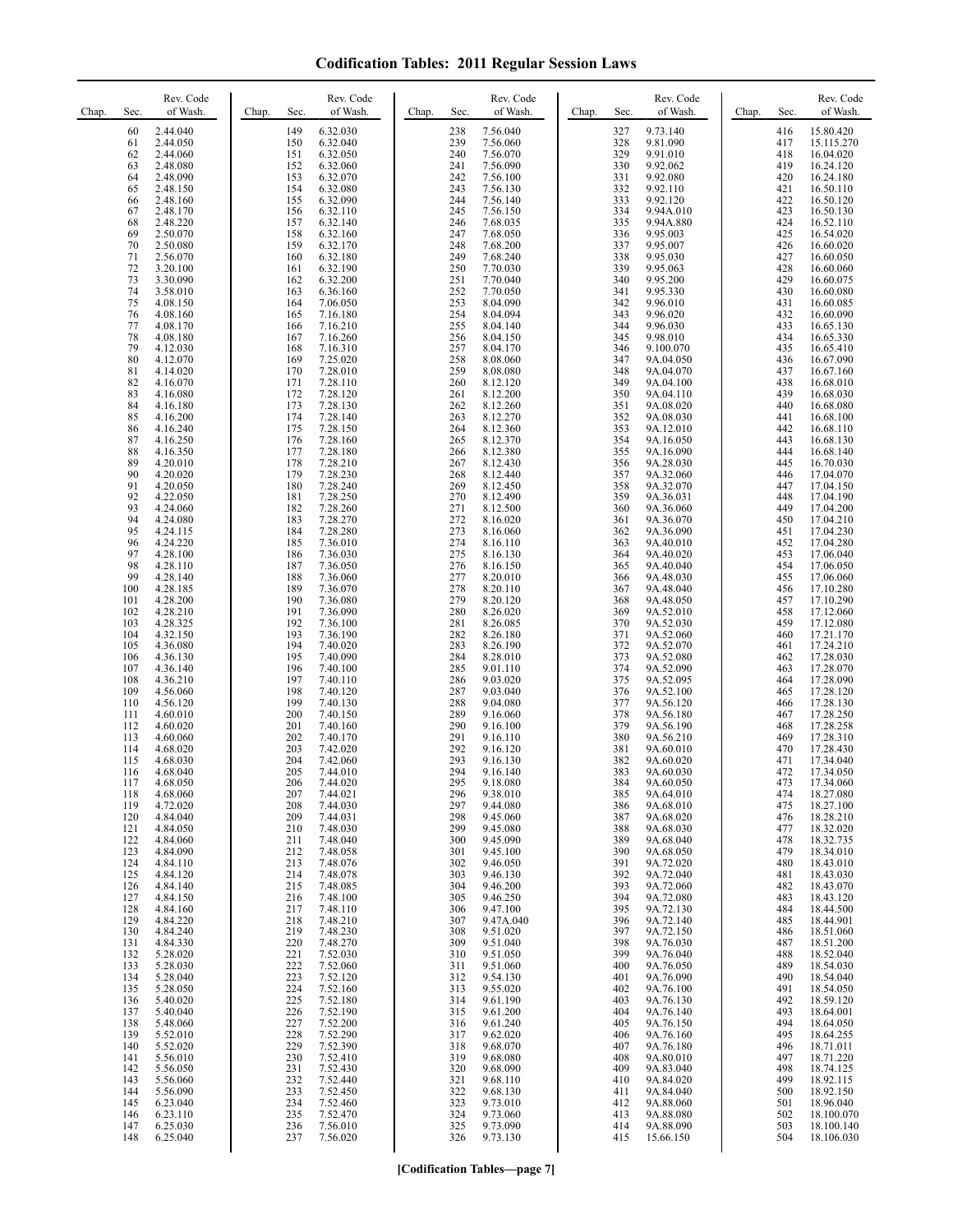| 505<br>18.106.080<br>594<br>21.20.005<br>683<br>25.12.060<br>38.38.556<br>772<br>506<br>18.106.130<br>595<br>21.20.050<br>684<br>26.04.100<br>773<br>38.38.580<br>774<br>507<br>21.20.520<br>685<br>26.04.150<br>38.38.628<br>18.106.140<br>596<br>597<br>775<br>508<br>686<br>26.04.190<br>38.38.632<br>Vetoed<br>21.30.090<br>509<br>598<br>687<br>26.04.220<br>776<br>38.38.648<br>19.16.140<br>22.09.011<br>777<br>510<br>599<br>22.09.020<br>688<br>26.04.240<br>19.16.150<br>38.38.664<br>600<br>689<br>26.04.250<br>778<br>38.38.668<br>511<br>19.16.160<br>22.09.040<br>22.09.045<br>690<br>26.09.140<br>779<br>512<br>19.16.170<br>601<br>38.38.676<br>780<br>513<br>19.16.180<br>602<br>22.09.050<br>691<br>26.09.270<br>38.38.680<br>514<br>603<br>692<br>26.12.040<br>781<br>19.16.190<br>22.09.055<br>38.38.692<br>604<br>22.09.090<br>693<br>26.26.134<br>782<br>38.38.696<br>515<br>19.16.200<br>694<br>26.28.030<br>783<br>516<br>19.16.210<br>605<br>22.09.100<br>38.38.704<br>695<br>784<br>517<br>19.16.220<br>606<br>22.09.110<br>26.28.040<br>38.38.724                                                                                                                                                                                                                                                                                                                                                                                                                                                                                                                                                                                                                                                                                                                                                                                                                                                                                                                                                                                                                                                                                                                                                                                                                                                                                                                                                                                                                                                                                                                                                                                                                                                                                                                                                                                                                                                                                                                                                                                                                                                                                                                                                                                                                                                                                                                                                                                                                                                                                                                                                                                                                                                                                                                                                                                                                                                                                                                                                                                                                                                                                                                                                                                                                                                                                                                                                                                                                                                                                                                                                                                                                                                                                                                                                                                                                                                                                                                                                                                                                                                                                                                                                                                                                                                                                                                                                                                                                                                                                                                                                                                                                                                                                                                                                                                                                                                                                                                                                                                                                                                                                                                                                                                                                                  | 7<br>77.32.350<br>8<br>77.32.370<br>9<br>77.32.430<br>10<br>77.32.450<br>77.32.460<br>11<br>12<br>77.32.470<br>13<br>77.32.520                                                                                                                                                                                                                                                                                                                                                                                                                                                                                                                                                                                                                                                                                                                                                                                                                                                                                                                                                                                                                                                                                                                                                                                                                                                                                                                                                                                                                |
|---------------------------------------------------------------------------------------------------------------------------------------------------------------------------------------------------------------------------------------------------------------------------------------------------------------------------------------------------------------------------------------------------------------------------------------------------------------------------------------------------------------------------------------------------------------------------------------------------------------------------------------------------------------------------------------------------------------------------------------------------------------------------------------------------------------------------------------------------------------------------------------------------------------------------------------------------------------------------------------------------------------------------------------------------------------------------------------------------------------------------------------------------------------------------------------------------------------------------------------------------------------------------------------------------------------------------------------------------------------------------------------------------------------------------------------------------------------------------------------------------------------------------------------------------------------------------------------------------------------------------------------------------------------------------------------------------------------------------------------------------------------------------------------------------------------------------------------------------------------------------------------------------------------------------------------------------------------------------------------------------------------------------------------------------------------------------------------------------------------------------------------------------------------------------------------------------------------------------------------------------------------------------------------------------------------------------------------------------------------------------------------------------------------------------------------------------------------------------------------------------------------------------------------------------------------------------------------------------------------------------------------------------------------------------------------------------------------------------------------------------------------------------------------------------------------------------------------------------------------------------------------------------------------------------------------------------------------------------------------------------------------------------------------------------------------------------------------------------------------------------------------------------------------------------------------------------------------------------------------------------------------------------------------------------------------------------------------------------------------------------------------------------------------------------------------------------------------------------------------------------------------------------------------------------------------------------------------------------------------------------------------------------------------------------------------------------------------------------------------------------------------------------------------------------------------------------------------------------------------------------------------------------------------------------------------------------------------------------------------------------------------------------------------------------------------------------------------------------------------------------------------------------------------------------------------------------------------------------------------------------------------------------------------------------------------------------------------------------------------------------------------------------------------------------------------------------------------------------------------------------------------------------------------------------------------------------------------------------------------------------------------------------------------------------------------------------------------------------------------------------------------------------------------------------------------------------------------------------------------------------------------------------------------------------------------------------------------------------------------------------------------------------------------------------------------------------------------------------------------------------------------------------------------------------------------------------------------------------------------------------------------------------------------------------------------------------------------------------------------------------------------------------------------------------------------------------------------------------------------------------------------------------------------------------------------------------------------------------------------------------------------------------------------------------------------------------------------------------------------------------------------------------------------------------------------------------------------------------------------------------------------------------------------------------------------------------------------------------------------------------------------------------------------------------------------------------------------------------------------------------------------------------------------------------------------------------------------------------------------------------------------------------------------------------------------|-----------------------------------------------------------------------------------------------------------------------------------------------------------------------------------------------------------------------------------------------------------------------------------------------------------------------------------------------------------------------------------------------------------------------------------------------------------------------------------------------------------------------------------------------------------------------------------------------------------------------------------------------------------------------------------------------------------------------------------------------------------------------------------------------------------------------------------------------------------------------------------------------------------------------------------------------------------------------------------------------------------------------------------------------------------------------------------------------------------------------------------------------------------------------------------------------------------------------------------------------------------------------------------------------------------------------------------------------------------------------------------------------------------------------------------------------------------------------------------------------------------------------------------------------|
| 518<br>696<br>26.28.050<br>785<br>19.16.230<br>607<br>22.09.130<br>38.38.732<br>519<br>697<br>786<br>19.16.245<br>608<br>22.09.140<br>26.28.070<br>38.38.740<br>787<br>520<br>609<br>22.09.150<br>698<br>26.30.020<br>38.38.764<br>Vetoed<br>699<br>788<br>521<br>19.16.260<br>610<br>22.09.160<br>26.40.080<br>38.38.880<br>522<br>19.16.270<br>22.09.170<br>700<br>27.12.080<br>789<br>38.52.040<br>611<br>523<br>701<br>790<br>19.16.280<br>612<br>22.09.175<br>27.12.160<br>38.52.140<br>524<br>22.09.180<br>702<br>27.12.180<br>791<br>19.16.290<br>613<br>38.52.180<br>792<br>525<br>22.09.190<br>703<br>27.12.210<br>38.52.190<br>19.16.300<br>614<br>704<br>793<br>526<br>19.16.340<br>615<br>22.09.230<br>27.12.240<br>38.52.195<br>705<br>794<br>527<br>27.18.030<br>38.52.200<br>19.16.430<br>616<br>22.09.240<br>706<br>795<br>528<br>19.16.470<br>22.09.250<br>27.24.020<br>38.52.220<br>617<br>707<br>796<br>529<br>38.52.230<br>19.28.311<br>618<br>22.09.260<br>27.40.034<br>708<br>797<br>530<br>19.29.010<br>619<br>22.09.290<br>28A.320.430<br>38.52.260<br>798<br>531<br>620<br>22.09.300<br>709<br>38.52.350<br>19.31.020<br>28B.10.310<br>799<br>532<br>621<br>22.09.320<br>710<br>19.31.080<br>28B.10.510<br>38.52.380<br>533<br>622<br>22.09.340<br>711<br>800<br>38.52.400<br>19.31.090<br>28B.10.520<br>534<br>623<br>22.09.345<br>712<br>801<br>19.31.170<br>28B.10.528<br>38.52.920<br>535<br>624<br>22.09.350<br>713<br>802<br>19.31.180<br>28B.10.567<br>39.04.080<br>714<br>803<br>536<br>19.31.190<br>625<br>22.09.361<br>28B.10.844<br>39.04.120<br>715<br>804<br>537<br>19.31.210<br>626<br>22.09.371<br>28B.14D.090<br>39.08.065<br>538<br>627<br>716<br>28B.14G.080<br>805<br>19.31.220<br>22.09.381<br>39.34.150<br>539<br>717<br>806<br>628<br>22.09.391<br>28B.20.105<br>39.40.030<br>19.31.240<br>540<br>629<br>22.09.416<br>718<br>28B.20.110<br>807<br>19.36.010<br>39.44.102<br>541<br>719<br>808<br>19.48.070<br>630<br>22.09.436<br>28B.20.328<br>39.44.110<br>631<br>22.09.441<br>720<br>28B.20.456<br>809<br>542<br>19.52.010<br>39.44.120<br>340<br>543<br>721<br>810<br>19.64.010<br>632<br>22.09.446<br>28B.30.125<br>39.56.030<br>544<br>633<br>722<br>19.64.020<br>22.09.451<br>28B.30.130<br>811<br>39.62.020<br>545<br>634<br>22.09.466<br>723<br>28B.30.135<br>812<br>19.68.030<br>39.64.080<br>724<br>546<br>19.72.070<br>635<br>22.09.471<br>28B.30.325<br>813<br>39.72.020<br>341<br>547<br>725<br>19.72.090<br>636<br>22.09.570<br>28B.31.090<br>814<br>39.84.100<br>726<br>342<br>548<br>637<br>22.09.580<br>28B.35.105<br>815<br>39.88.020<br>19.72.101<br>727<br>549<br>28B.35.110<br>19.72.130<br>638<br>22.09.590<br>816<br>40.10.010<br>728<br>550<br>639<br>817<br>19.72.160<br>22.09.600<br>28B.35.120<br>40.14.030<br>729<br>551<br>19.77.030<br>640<br>28B.35.230<br>22.09.610<br>818<br>40.14.040<br>552<br>730<br>819<br>343<br>641<br>22.09.615<br>28B.35.310<br>40.14.110<br>19.77.130<br>553<br>731<br>820<br>19.83.020<br>642<br>22.09.620<br>28B.35.730<br>40.14.130<br>554<br>643<br>732<br>821<br>19.83.040<br>22.09.660<br>28B.40.105<br>40.14.140<br>555<br>644<br>22.09.780<br>733<br>822<br>19.84.030<br>28B.40.110<br>60.60.010<br>556<br>734<br>823<br>19.86.100<br>645<br>22.09.790<br>28B.40.120<br>62A.2-705<br>735<br>824<br>557<br>19.86.110<br>646<br>22.09.800<br>28B.40.195<br>62A.2A-526<br>558<br>736<br>825<br>62A.7-102<br>19.100.050<br>647<br>22.09.810<br>28B.40.230<br>559<br>737<br>648<br>22.09.820<br>28B.40.310<br>826<br>62A.7-201<br>19.100.120<br>560<br>738<br>28B.50.060<br>827<br>19.100.130<br>649<br>22.09.860<br>62A.7-202<br>739<br>828<br>561<br>650<br>22.28.020<br>62A.7-204<br>19.100.160<br>28B.50.100<br>562<br>19.100.180<br>651<br>22.28.040<br>740<br>28B.50.350<br>829<br>62A.7-205<br>563<br>19.100.190<br>652<br>22.32.020<br>741<br>28B.50.856<br>830<br>62A.7-206<br>19.100.230<br>22.32.030<br>831<br>62A.7-207<br>564<br>653<br>742<br>28B.50.860<br>344<br>19.100.250<br>62A.7-209<br>565<br>654<br>23.86.085<br>743<br>28B.50.863<br>832<br>345<br>62A.7-210<br>566<br>19.105.490<br>655<br>24.03.105<br>744<br>30.04.140<br>833<br>567<br>19.120.090<br>24.03.115<br>30.04.300<br>834<br>62A.7-401<br>656<br>745<br>346<br>568<br>30.08.150<br>20.01.010<br>24.03.230<br>746<br>835<br>62A.7-403<br>657<br>30.22.040<br>569<br>20.01.020<br>69.25.150<br>658<br>24.03.350<br>747<br>836<br>570<br>20.01.030<br>69.41.030<br>659<br>24.03.415<br>748<br>30.22.150<br>837<br>571<br>30.49.050<br>838<br>69.43.135<br>20.01.100<br>660<br>24.06.025<br>749<br>572<br>750<br>31.20.050<br>839<br>69.50.302<br>20.01.110<br>24.06.055<br>661<br>20.01.120<br>32.12.120<br>70.74.300<br>573<br>662<br>24.06.070<br>751<br>840<br>574<br>20.01.150<br>752<br>32.16.010<br>337<br>4.24.550<br>663<br>24.06.080<br>-1<br>575<br>20.01.170<br>753<br>32.16.012<br>$\overline{2}$<br>9A.44.128<br>664<br>24.06.085<br>576<br>754<br>32.16.130<br>9A.44.130<br>20.01.180<br>665<br>24.06.130<br>3<br>577<br>32.32.025<br>20.01.190<br>666<br>24.06.135<br>755<br>$\overline{4}$<br>9A.44.138<br>32.32.045<br>9A.44.132<br>578<br>20.01.212<br>5<br>24.06.145<br>756<br>667<br>579<br>20.01.240<br>668<br>24.06.160<br>757<br>33.16.020<br>9A.44.141<br>6<br>9A.44.142<br>580<br>20.01.250<br>758<br>33.16.050<br>669<br>24.06.470<br>7<br>581<br>20.01.260<br>759<br>33.16.090<br>43.43.540<br>670<br>24.06.475<br>8<br>582<br>20.01.280<br>24.12.010<br>33.20.010<br>9A.44.143<br>671<br>760<br>338<br>1<br>583<br>20.01.310<br>24.12.030<br>33.20.040<br>13.40.160<br>672<br>761<br>2<br>584<br>20.01.330<br>24.28.040<br>34.05.010<br>13.40.162<br>673<br>762<br>3<br>585<br>20.01.340<br>24.34.010<br>763<br>34.12.060<br>13.50.050<br>674<br>$\overline{4}$<br>586<br>34.12.140<br>72.09.345<br>20.01.350<br>675<br>24.34.020<br>764<br>5<br>37.12.021<br>587<br>20.01.390<br>28A.300.147<br>676<br>24.36.160<br>765<br>6<br>339<br>588<br>20.01.440<br>37.16.180<br>43.84.092<br>677<br>24.36.170<br>766<br>1<br>589<br>38.24.050<br>$\overline{2}$<br>77.08.045<br>20.01.510<br>678<br>24.36.260<br>767<br>590<br>768<br>3<br>Vetoed<br>679<br>24.36.270<br>38.32.030<br>77.12.170<br>591<br>38.38.328<br>77.12.177<br>20.01.530<br>680<br>24.36.290<br>769<br>$\overline{4}$ | 14<br>77.32.580<br>15<br>77.65.020<br>77.65.090<br>16<br>17<br>77.65.110<br>18<br>77.65.150<br>19<br>77.65.160<br>20<br>77.65.170<br>21<br>77.65.190<br>22<br>77.65.200<br>23<br>77.65.210<br>24<br>77.65.220<br>25<br>77.65.280<br>26<br>77.65.340<br>27<br>77.65.390<br>28<br>77.65.440<br>29<br>77.65.450<br>30<br>77.65.480<br>31<br>77.65.510<br>32<br>77.70.080<br>33<br>77.70.190<br>34<br>77.70.220<br>35<br>77.70.260<br>36<br>77.70.490<br>37<br>77.115.040<br>38<br>Repealer<br>39<br>Eff. date<br>n43.84.092<br>40<br>Exp. date<br>Eff. date<br>41<br>n77.32.050<br>28A.150.315<br>1<br>2<br>28A.655.220<br>3<br>Eff. date<br>n28A.150.315<br>1,2<br>Temporary<br>3<br>Contingency<br>$\mathbf{1}$<br>35.13.260<br>2<br>35A.14.700<br>3<br>Eff. date<br>n35.13.260<br>1<br>Intent<br>n71.05.730<br>2<br>71.05.730<br>3<br>71.05.732<br>4<br>71.34.415<br>5<br>71.05.110<br>6<br>71.24.160<br>7<br>71.34.300<br>8<br>71.34.330<br>9<br>71.05.230<br>10<br>Eff. date<br>n71.05.730<br>41.80.010<br>1<br>$\mathbf{1}$<br>39.04.380<br>2<br>n39.04.380<br>1<br>Intent<br>n7.68.020<br>7.68.020<br>101<br>201<br>7.68.031<br>202<br>7.68.032<br>203<br>7.68.033<br>204<br>7.68.034<br>205<br>7.68.066<br>206<br>7.68.030<br>207<br>7.68.075<br>301<br>7.68.060<br>302<br>7.68.062<br>303<br>7.68.063<br>304<br>7.68.064<br>305<br>7.68.061<br>7.68.077<br>306<br>307<br>7.68.101<br>401<br>7.68.070<br>402<br>Vetoed<br>403<br>7.68.071<br>404<br>7.68.072<br>405<br>7.68.073<br>7.68.074<br>406<br>407<br>7.68.076<br>501<br>7.68.080 |